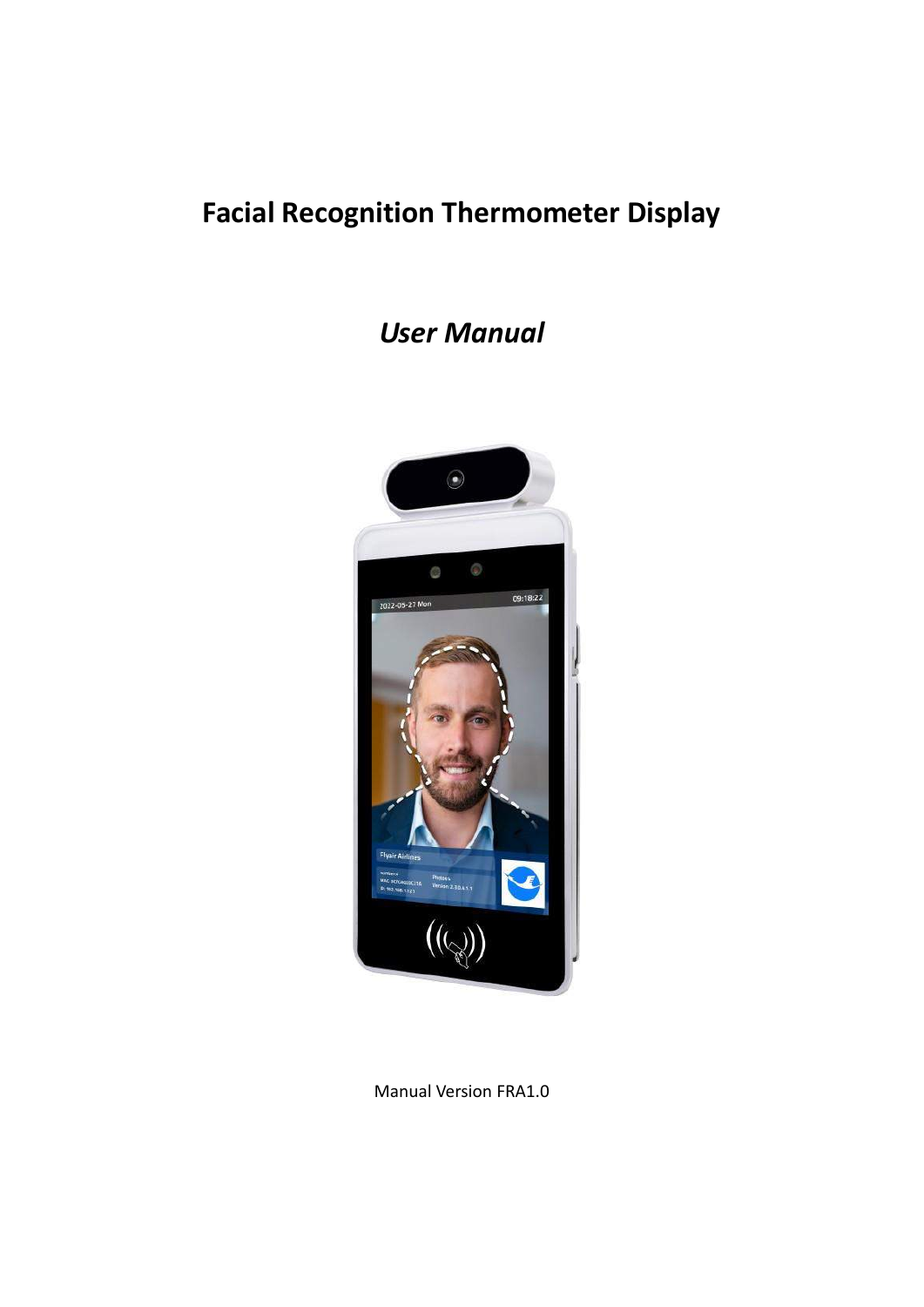# **Safety Instructions**



- Please keep the display away from any heat sources. Place the display in a stable and well-ventilated place.
- Please handle with care as product contains glass.
- The holes or openings on the display are designed for ventilation. Do not cover or block the ventilation holes or openings with any objects.
- Remove protective covering from the screen before you use the display.
- Shut off the power supply before cleaning. Use a soft lint-free cloth instead of a tissue to wipe the screen.
- You may use a glass cleaner to clean the product as required. However, never spray the cleaner directly onto the display surface.
- Do not attempt to repair this product yourself! Improper disassembly of the product may invalidate the warranty and lead to possible danger
- If you have a problem that cannot be solved using the "Troubleshooting" guidelines, please contact your supplier.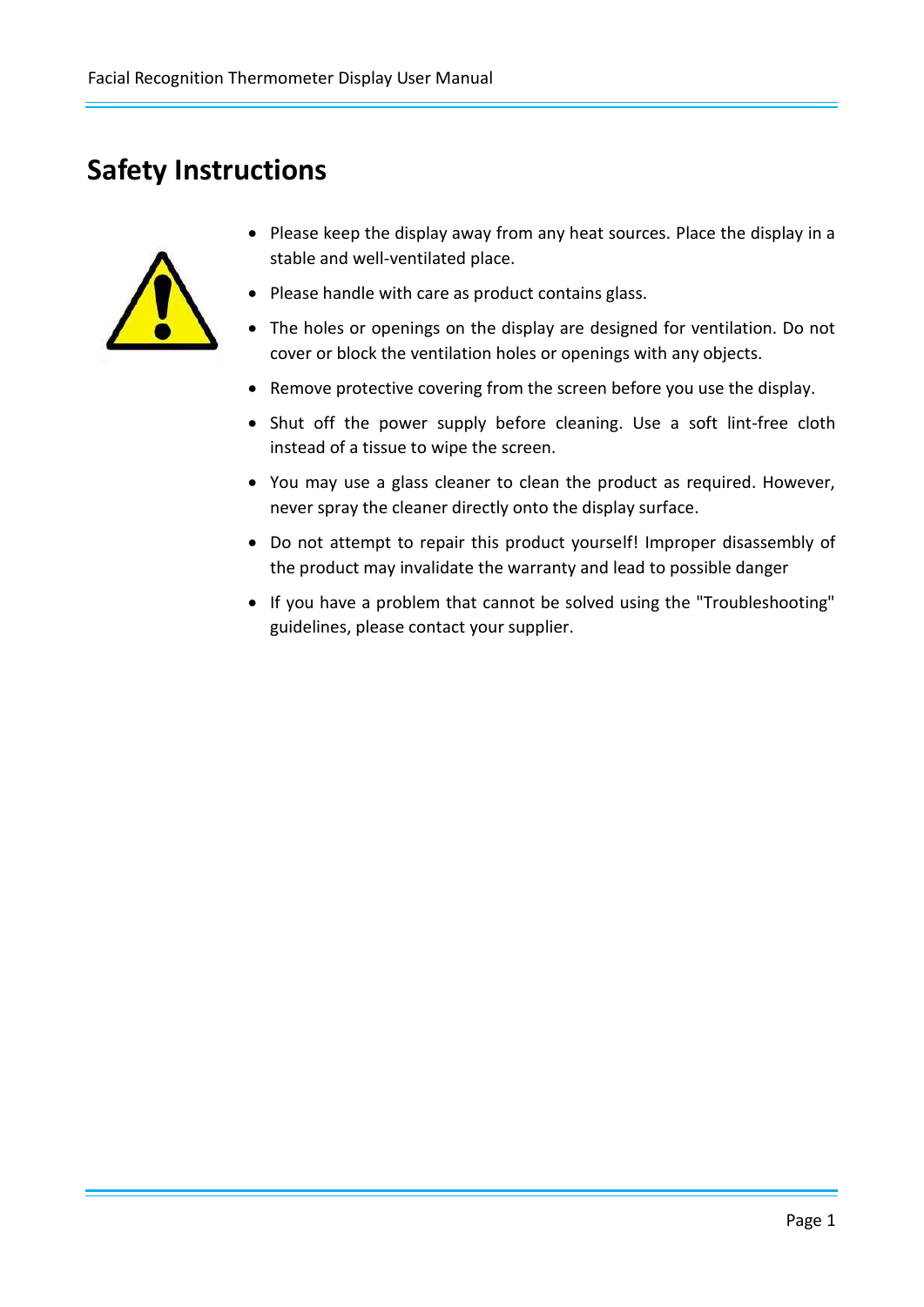# **Quick Reference Guide**

*Note: This is only for when the screen has already been set up by following the steps outlined in Section 2. ['Initial Setup'](#page-6-0).*

To control specific functions of the screen, such as the Fan, Mask Detection and Stranger Detection:

- 1. Navigate to the "Device List" page under "Device Management".
- 2. Click the first icon from the left under the "Operate" section on the right.



3. Click "Device Settings" at the top to open the devices settings.



4. From here, you can adjust everything about the screen in the different sections shown below.

| Smart Pans<br><b>Management Platform</b> | 彊                            |                                                                                                                                                                                                                               |                                     |        |                 |                                       |                                      | admin  |
|------------------------------------------|------------------------------|-------------------------------------------------------------------------------------------------------------------------------------------------------------------------------------------------------------------------------|-------------------------------------|--------|-----------------|---------------------------------------|--------------------------------------|--------|
| <b>2</b> Comole                          | Parameter settings           |                                                                                                                                                                                                                               |                                     |        |                 |                                       |                                      |        |
| Device<br>$\mathbb{C} \mathbb{D}$        | Company name (harro)         |                                                                                                                                                                                                                               | Passored selling 123450             |        |                 | fiesterly ap-                         |                                      |        |
| management                               | Recognition intervel: 10000. |                                                                                                                                                                                                                               | Senat mode No output                |        | $\sim$          |                                       | Sesili port (obardNum)<br>personatoe |        |
| Descents:                                |                              | Wwgwrd sults/r: Cubuck IC card numbers///526<br>$\sim$                                                                                                                                                                        | Relay control Modes f               | $\sim$ | Deley 5         |                                       | Access type Einter that gain         | $\sim$ |
| APK Ist                                  |                              | Voce mode Broadcast name<br>$\sim$                                                                                                                                                                                            | Voca partennize (punce)             |        |                 |                                       | Display mode Display name            |        |
| <b>Attendance</b><br>E management        | Display percensibe (name)    |                                                                                                                                                                                                                               | Stranger voice mode Biranger alates |        |                 | Stranger voice (mame)<br>personalize: |                                      |        |
|                                          |                              | Living literations Cavos identification (recommend it when semaces on duty)<br>$\sim$                                                                                                                                         | Fleckgritten distance (1.58)        |        |                 |                                       | IC cont : bwips the cantal           |        |
| e Personner<br>en management             | ID card  Of                  | $\sim$                                                                                                                                                                                                                        | Red photo Bood On<br>lawin'         |        | $\mathcal{C}$ . |                                       |                                      |        |
| Pass.<br>$(6)$ $Pess$                    |                              | <b>Base parameters</b>                                                                                                                                                                                                        |                                     |        |                 |                                       |                                      |        |
| System<br><sup>(3)</sup> management      | Display settings             |                                                                                                                                                                                                                               |                                     |        |                 |                                       |                                      |        |
| Authorization<br>ø<br>management         |                              | LOGO upload Libra is 256 - 256px; supporting and one format, no more than 1M.<br>R <sub>a</sub><br>LODD picture<br>Uptood:                                                                                                    |                                     |        |                 |                                       |                                      |        |
|                                          | Other settings               |                                                                                                                                                                                                                               |                                     |        |                 |                                       |                                      |        |
|                                          |                              | Volume setting and content and content of the content of the content of the content of the content of the content of the content of the content of the content of the content of the content of the content of the content of | Start mode                          |        |                 |                                       |                                      |        |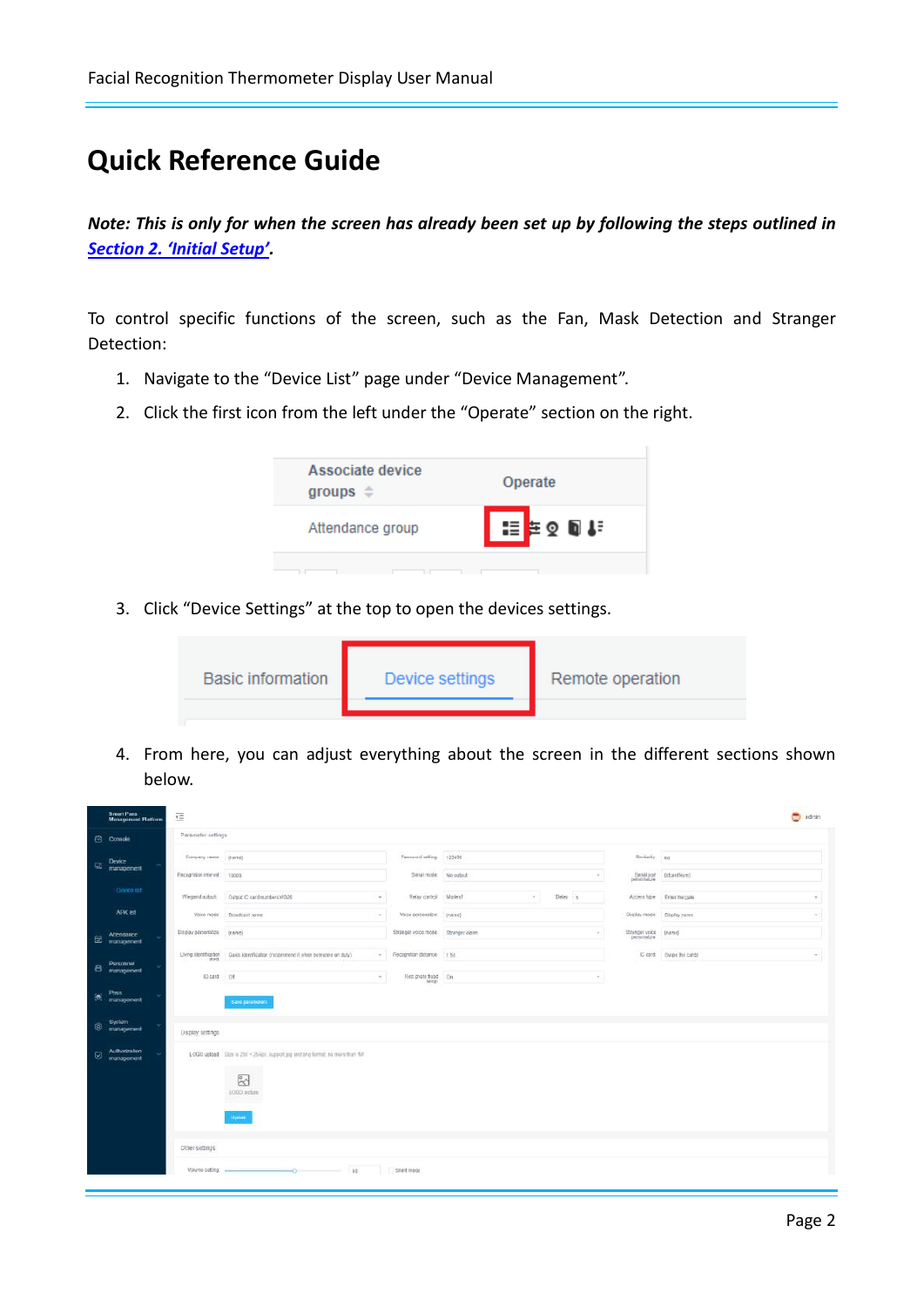# **Contents**

| 1. |       |  |
|----|-------|--|
|    | 1.1   |  |
|    | 1.2   |  |
| 2. |       |  |
|    | 2.1   |  |
|    | 2.2   |  |
|    | 2.2.1 |  |
| 3. |       |  |
|    | 3.1   |  |
|    | 3.2   |  |
|    | 3.2.1 |  |
|    | 3.2.2 |  |
|    | 3.3   |  |
|    | 3.3.1 |  |
|    | 3.3.2 |  |
|    | 3.3.3 |  |
|    | 3.4   |  |
|    | 3.4.1 |  |
|    | 3.4.2 |  |
|    | 3.4.3 |  |
|    | 3.5   |  |
|    | 3.5.1 |  |
|    | 3.5.2 |  |
|    | 3.5.3 |  |
|    | 3.5.4 |  |
|    | 3.6   |  |
|    | 3.6.1 |  |
|    | 3.6.2 |  |
|    |       |  |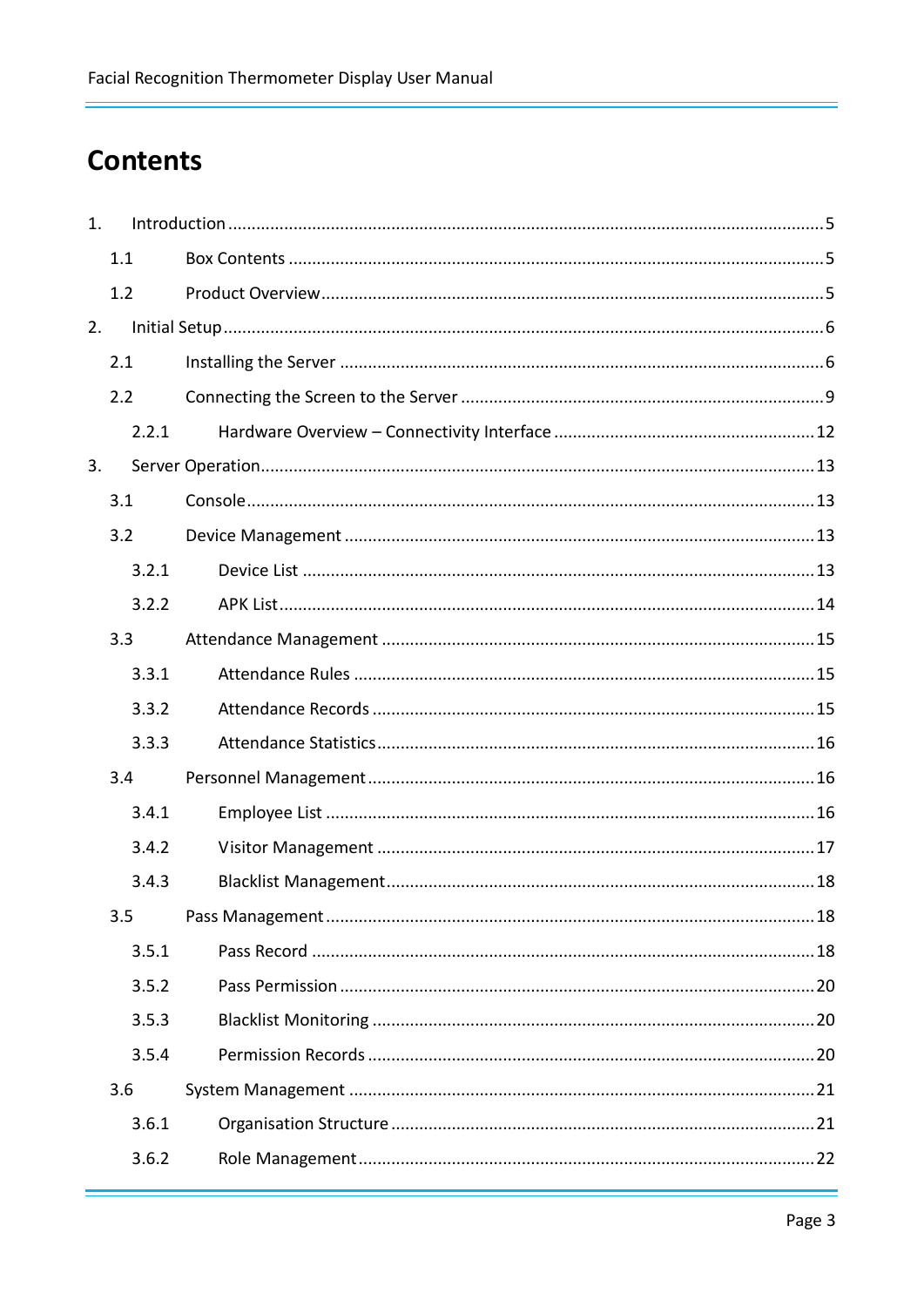|    | 3.6.3 |  |
|----|-------|--|
|    | 3.6.4 |  |
|    | 3.6.5 |  |
|    | 3.7   |  |
|    |       |  |
| 5. |       |  |

# **Table of Figures**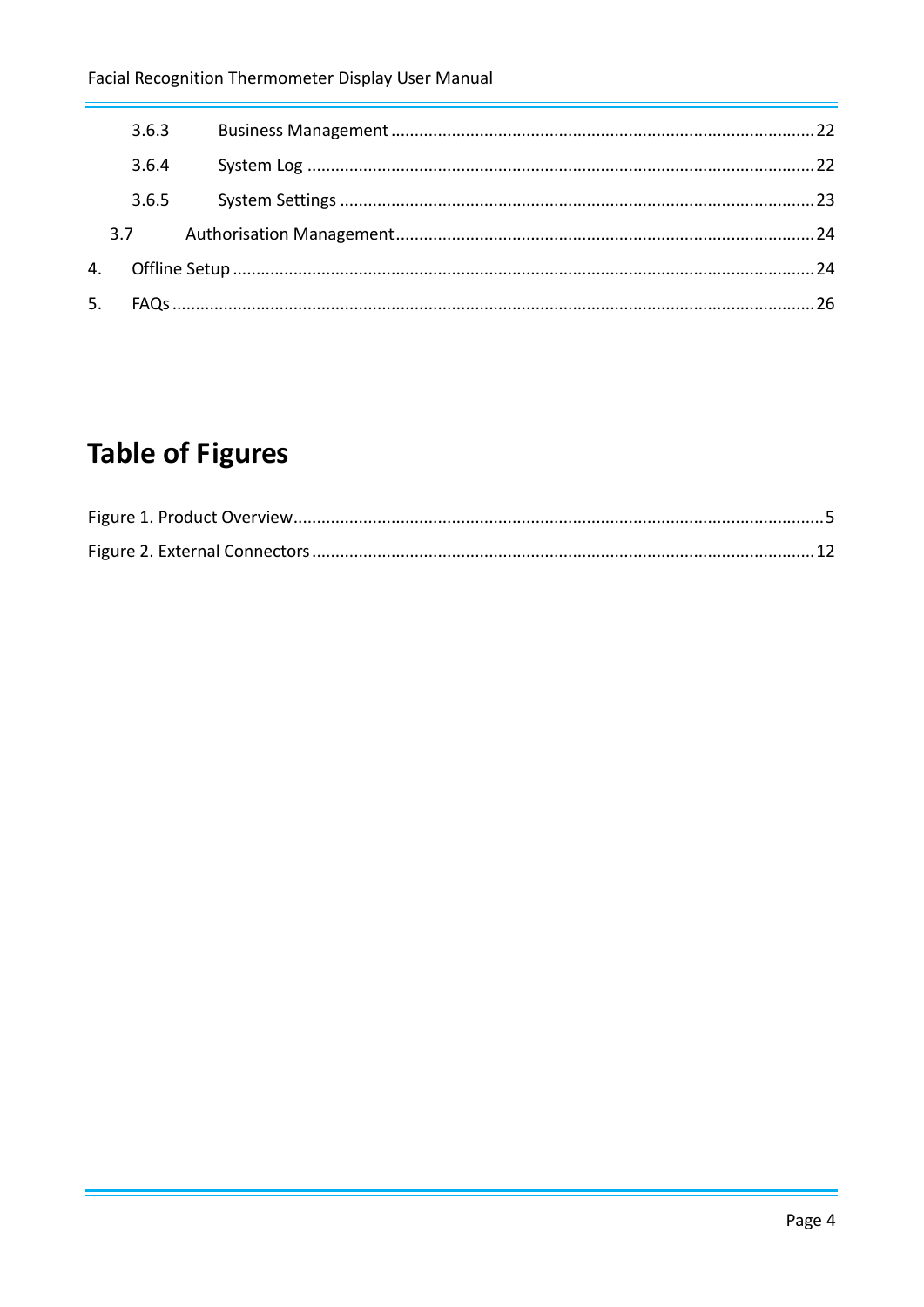# **1.Introduction**

Congratulations on your purchase of our product. Please read carefully and follow all instructions in the manual before first use.

The product should not be exposed to liquids dripping or splashing and no objects filled with liquids, such as vases, should be placed on the product.

For user convenience, a number of operations can be performed through the remote control.

#### **Attention:**

- 1. Do not change any default setting when it is unnecessary.
- 2. Keep the product far away from water during installation and use.

### **1.1 Box Contents**

1x Thermal Facial Recognition Display (8")

1x Power Supply

1x Table Mounting Pole

### **1.2 Product Overview**



#### <span id="page-5-0"></span>**Figure 1. Product Overview**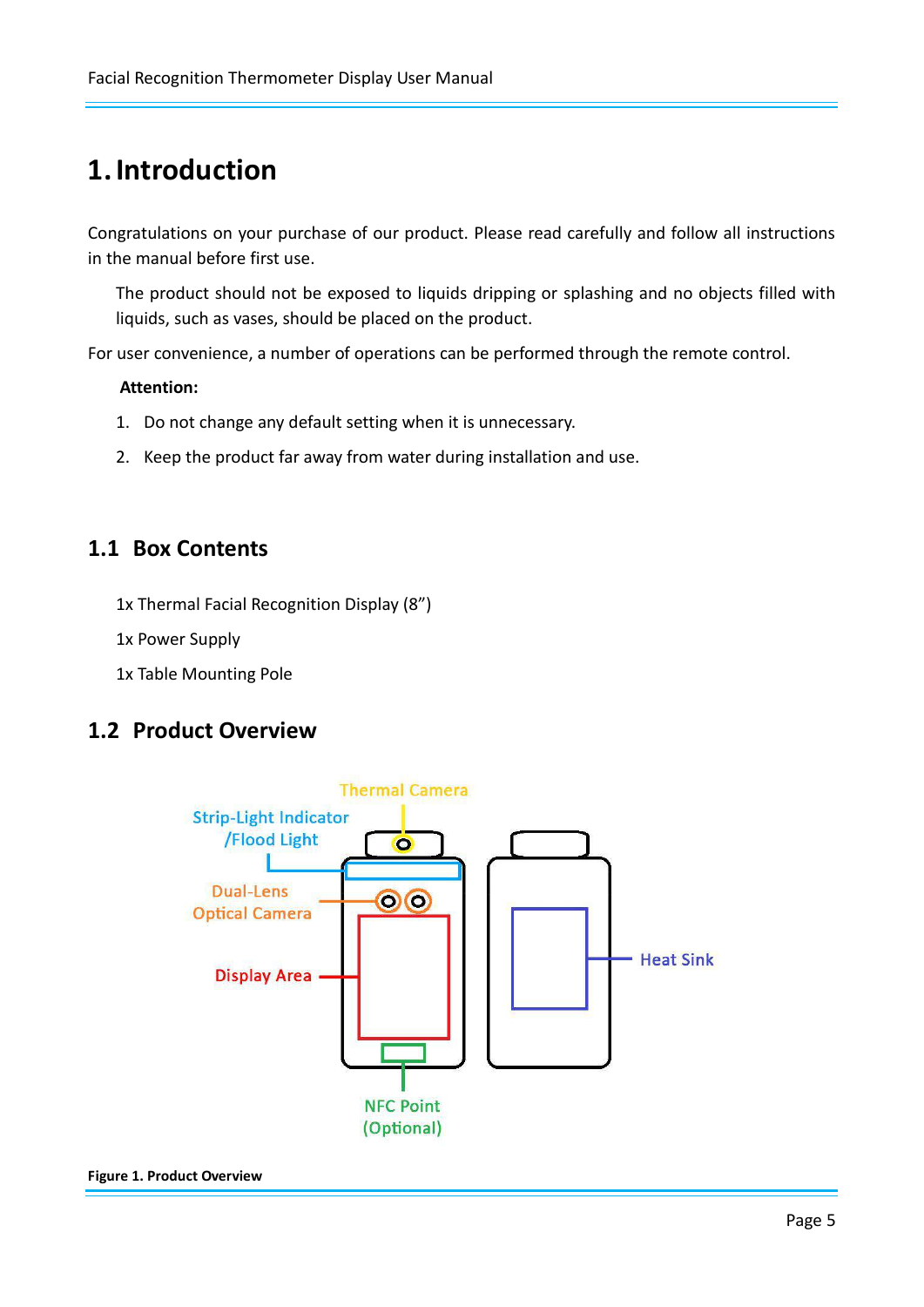# <span id="page-6-0"></span>**2. Initial Setup**

### **2.1 Installing the Server**

1. Download the necessary files from the following download link:

[https://www.dropbox.com/s/iqwmgfgw2kgkjrl/SMART\\_PASS\\_setup\\_V2.5.0.0.zip?dl=0](https://www.dropbox.com/s/iqwmgfgw2kgkjrl/SMART_PASS_setup_V2.5.0.0.zip?dl=0)

2. When you have obtained the zipped folder containing the files you need, extract this onto your desktop.



3. Open the extracted folder and move the smart pass setup file to your desktop.



4. A warning will appear when trying to open the setup file. Click "OK" to begin the setup.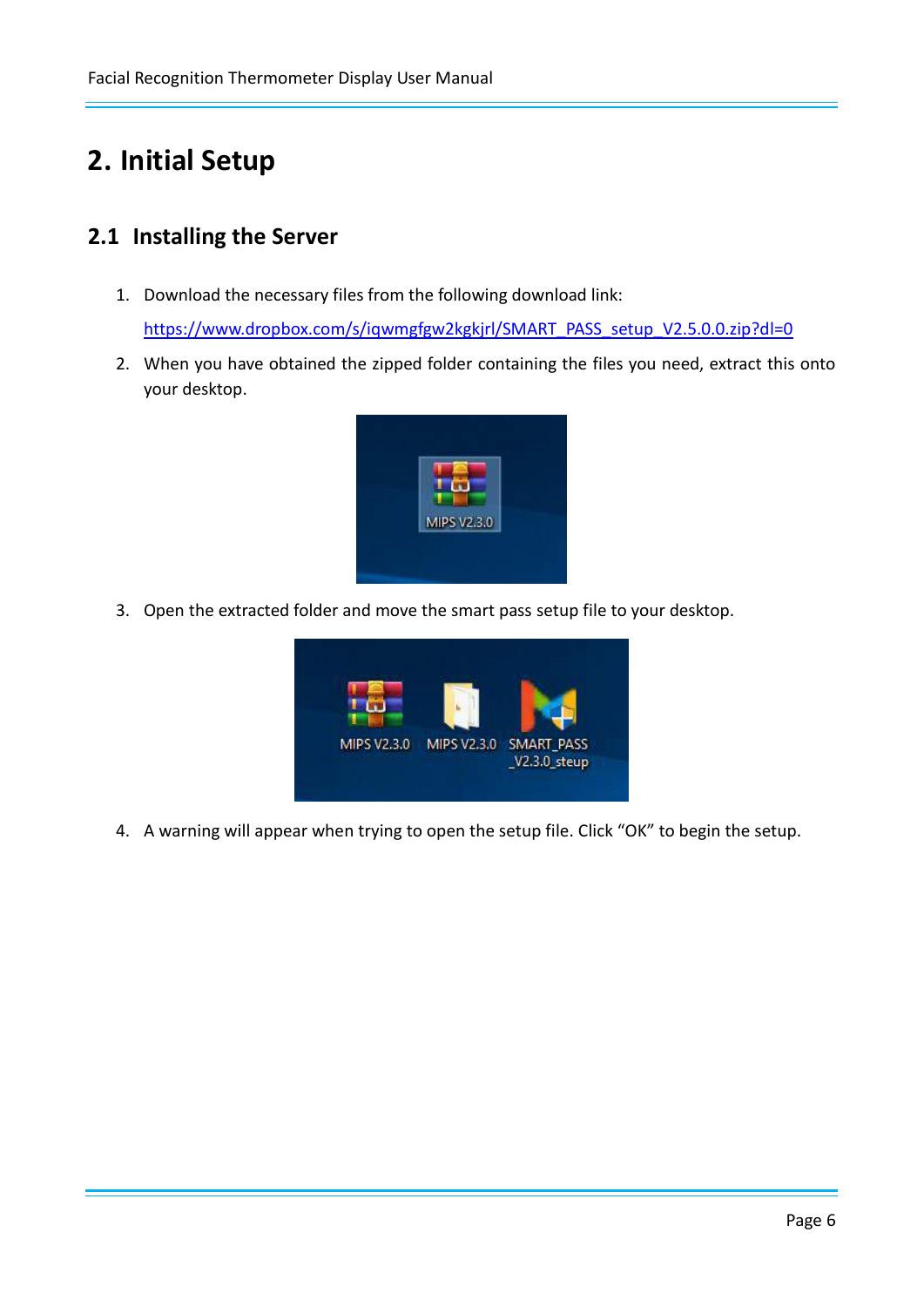5. Double click the setup application, then click "Confirm" to begin the installation process.



6. Select the installation folder (it is recommended to leave this to the default location) and click "Install Now".

| <b>Smart Pass Management Platform</b><br>۰۱                           |
|-----------------------------------------------------------------------|
| <b>Intall Now</b>                                                     |
| C:\Program Files\MIPS<br>Browse<br>□ Desktop icon<br>Quick Launch bar |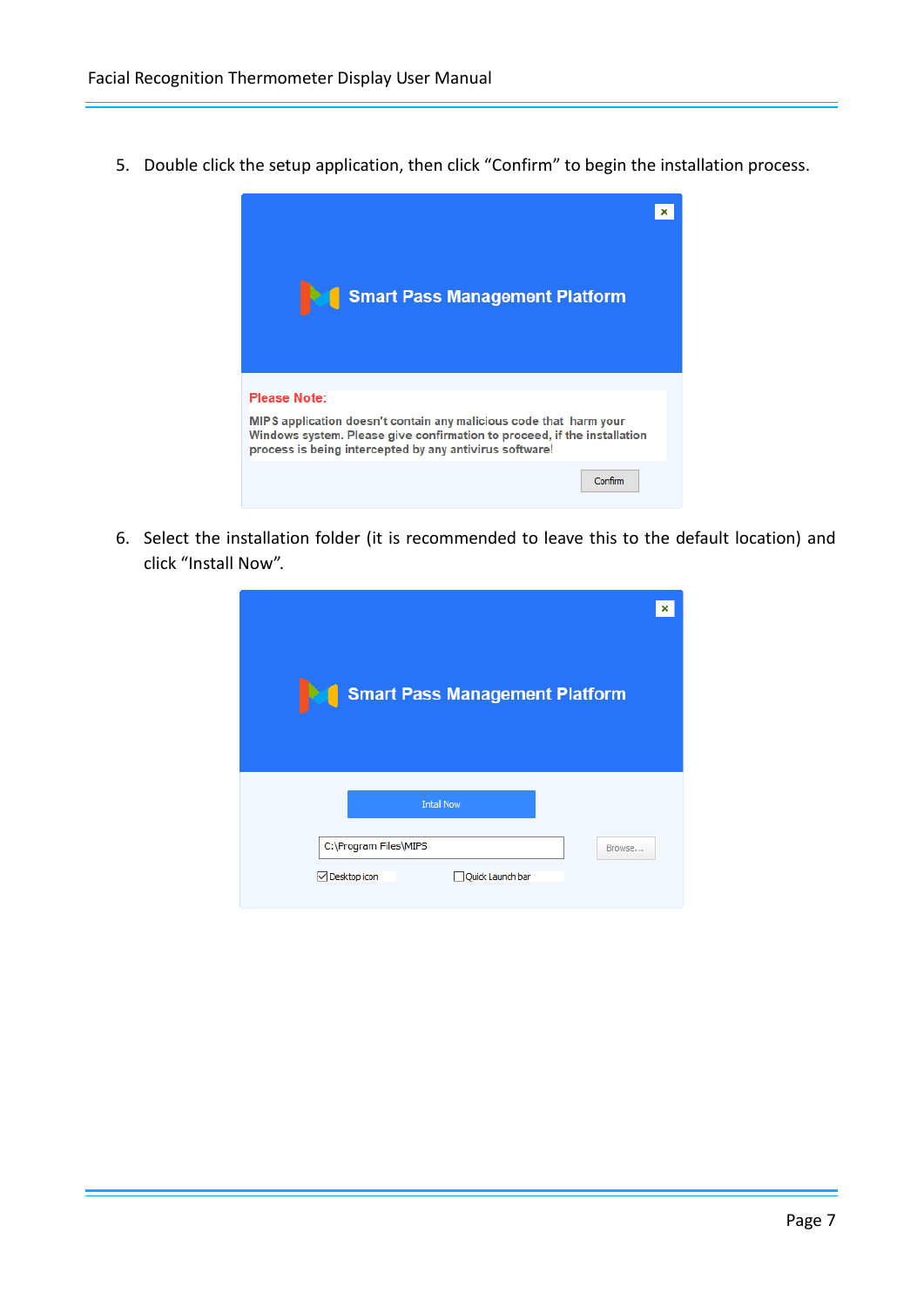7. After this has finishing installing, the finished installation screen will appear.



8. If you created the desktop icon when installing, open the application shortcut it created. It will ask you to confirm if you want to open it, and then give you a URL.



#### **Note: We recommend setting a Static IP for the PC/Laptop that will be running this server.**

9. Copy this URL into your Browser (Google Chrome is recommended for this). Keep this window open, as this will be needed to set the screen up also.

Your login details by default are:

**Username: admin**

**Password: 123456**

Your password can be changed upon logging in.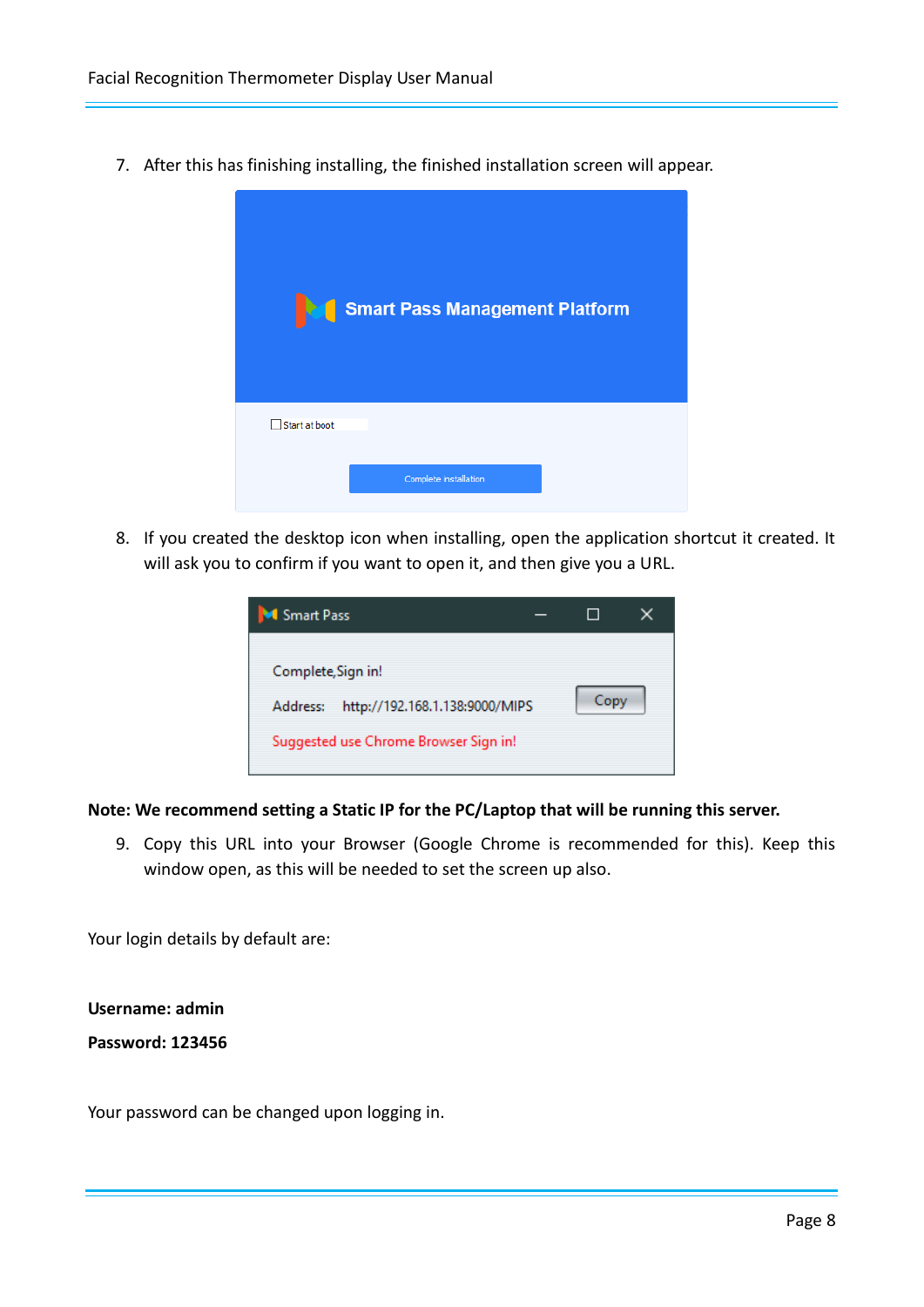## **2.2 Connecting the Screen to the Server**

1. Insert a USB mouse into one of the screen's USB ports and then click the middle mouse button to attempt to access the setup menu. The default password for this is "123456". You can use the mouse to input this on the on-screen keyboard.



2. Once you have successfully accessed the setup menu, you need to click "Login Management" to begin connecting.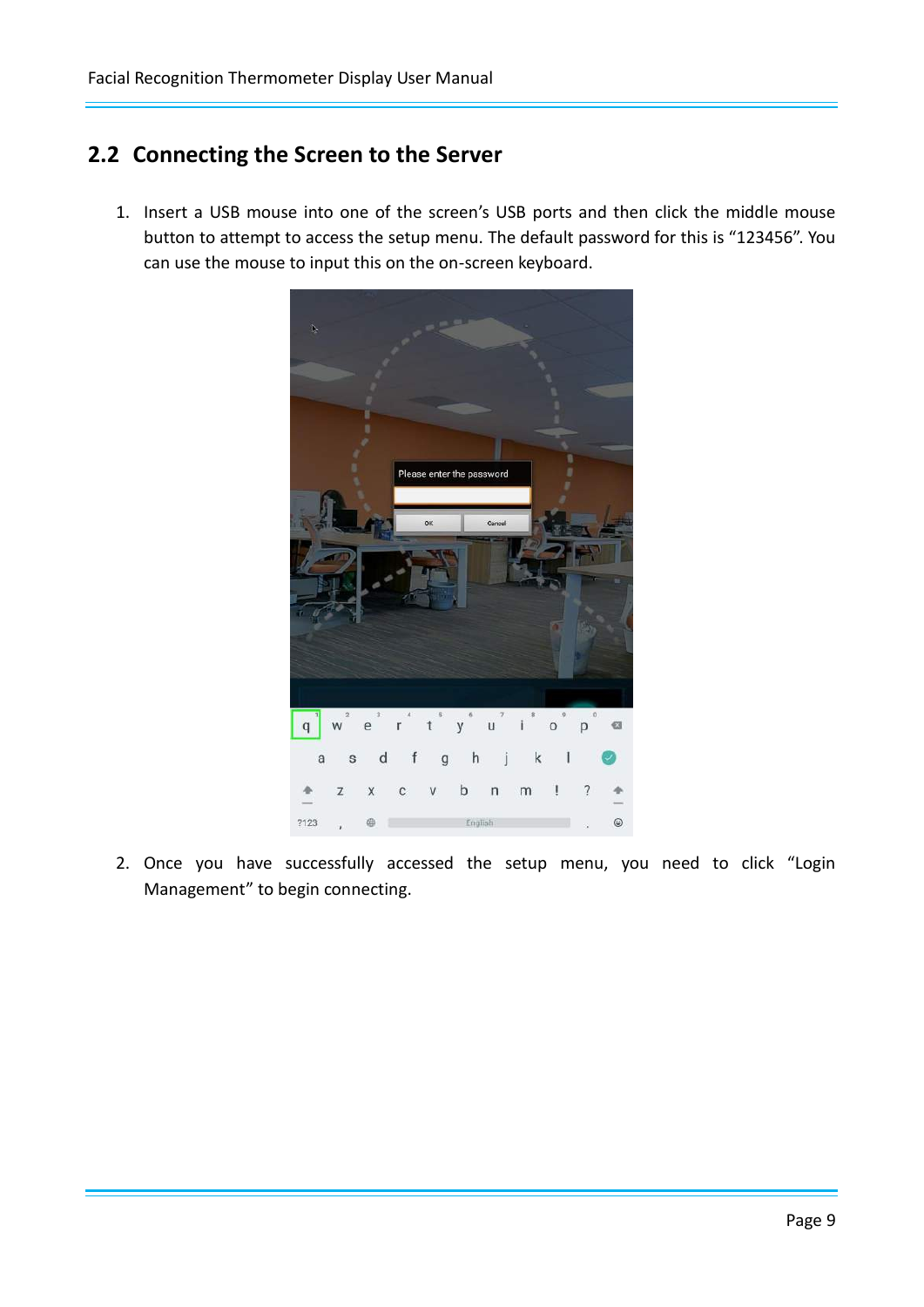

3. You can then insert the IP address that was given to you in the little window upon opening the application. This will be in the format of "192.168.\*.\*\*\*", without the part after the colon.

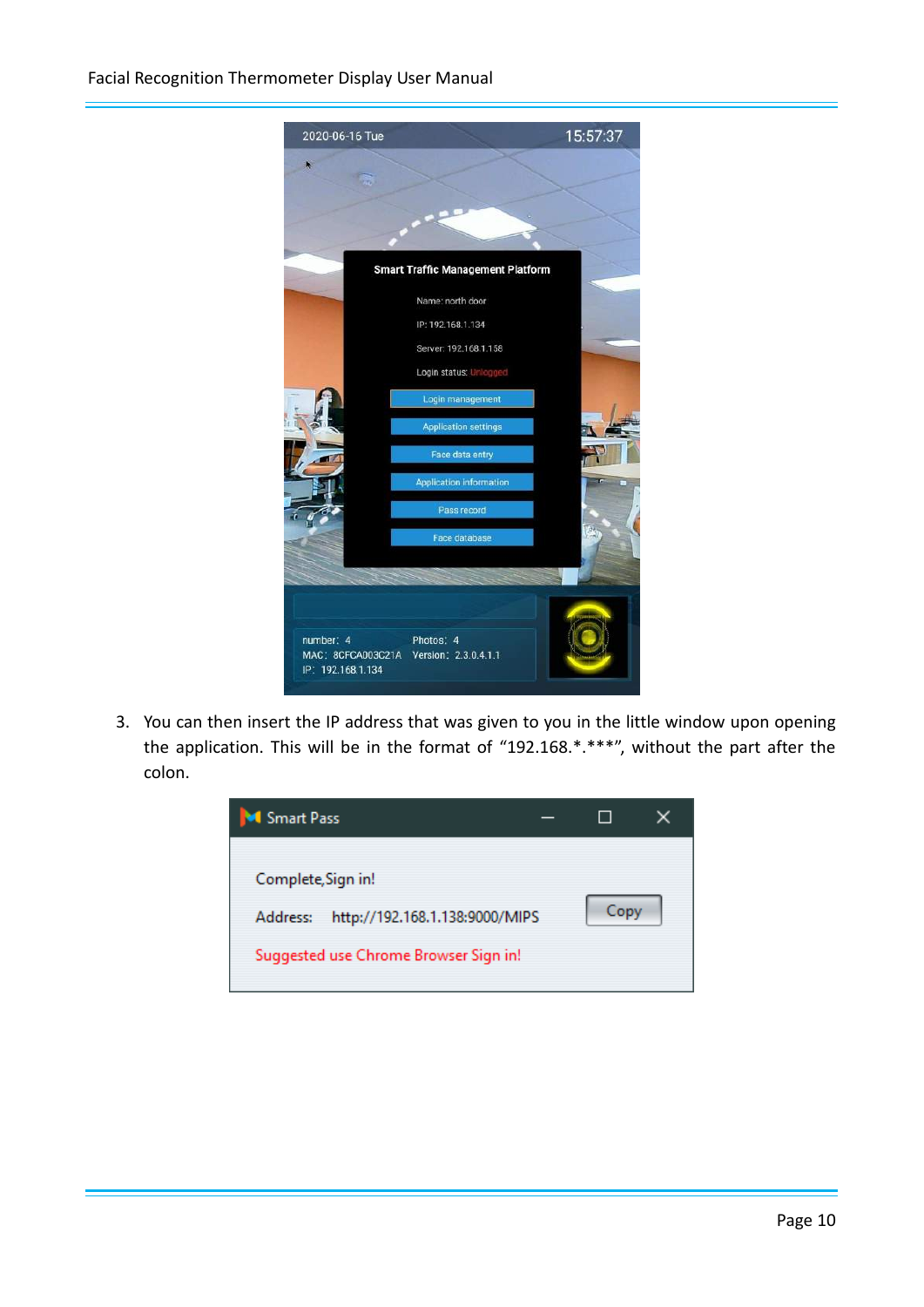| К<br>$\mathbb{Q}$ |    |             |              |              |                      |                                       |             |              |                          |             |
|-------------------|----|-------------|--------------|--------------|----------------------|---------------------------------------|-------------|--------------|--------------------------|-------------|
|                   |    |             |              |              |                      |                                       |             |              |                          |             |
|                   |    |             |              |              |                      |                                       |             |              |                          |             |
|                   |    |             |              |              |                      |                                       |             |              |                          |             |
|                   |    |             |              |              |                      |                                       |             |              |                          |             |
|                   |    |             |              |              | Login                |                                       |             |              |                          |             |
|                   |    |             | domain name  |              |                      | Please enter the server IP address or |             |              |                          |             |
|                   |    |             |              |              | Login                |                                       |             |              |                          |             |
|                   |    |             |              |              | automatic detection  |                                       |             |              |                          |             |
|                   |    |             |              |              | Server port settings |                                       |             |              |                          |             |
|                   |    |             |              |              | Cancel               |                                       |             |              |                          |             |
|                   |    |             |              |              |                      |                                       |             |              |                          |             |
| q                 | ž  | e           |              |              |                      |                                       |             |              | $\theta$<br>p            | $\Phi$<br>G |
|                   |    |             |              |              |                      |                                       |             | $\mathbf{1}$ |                          |             |
| a                 | S  |             | $d$ f        | $\mathbf{g}$ | h                    | $\mathbf{j}$                          | $\mathsf k$ |              |                          |             |
|                   | Z  | $\mathsf X$ | $\mathbf{C}$ | V            | b                    | n                                     | m           | ţ            | $\overline{\phantom{a}}$ |             |
| 7123              | l, | @           |              |              | English:             |                                       |             |              |                          | $\odot$     |

4. After you get the message to say this is connected, you can now right click until back onto the main page of the application that scans for faces. This will now be connected and set up by using your PC/Laptop as the server and connecting the screen to that server via the Local IP address.

Note: In order for the screen to connect to the server, both; web service port (9000) and message service port (7788) need to be opened. You can do this by contacting your network administrator or ISP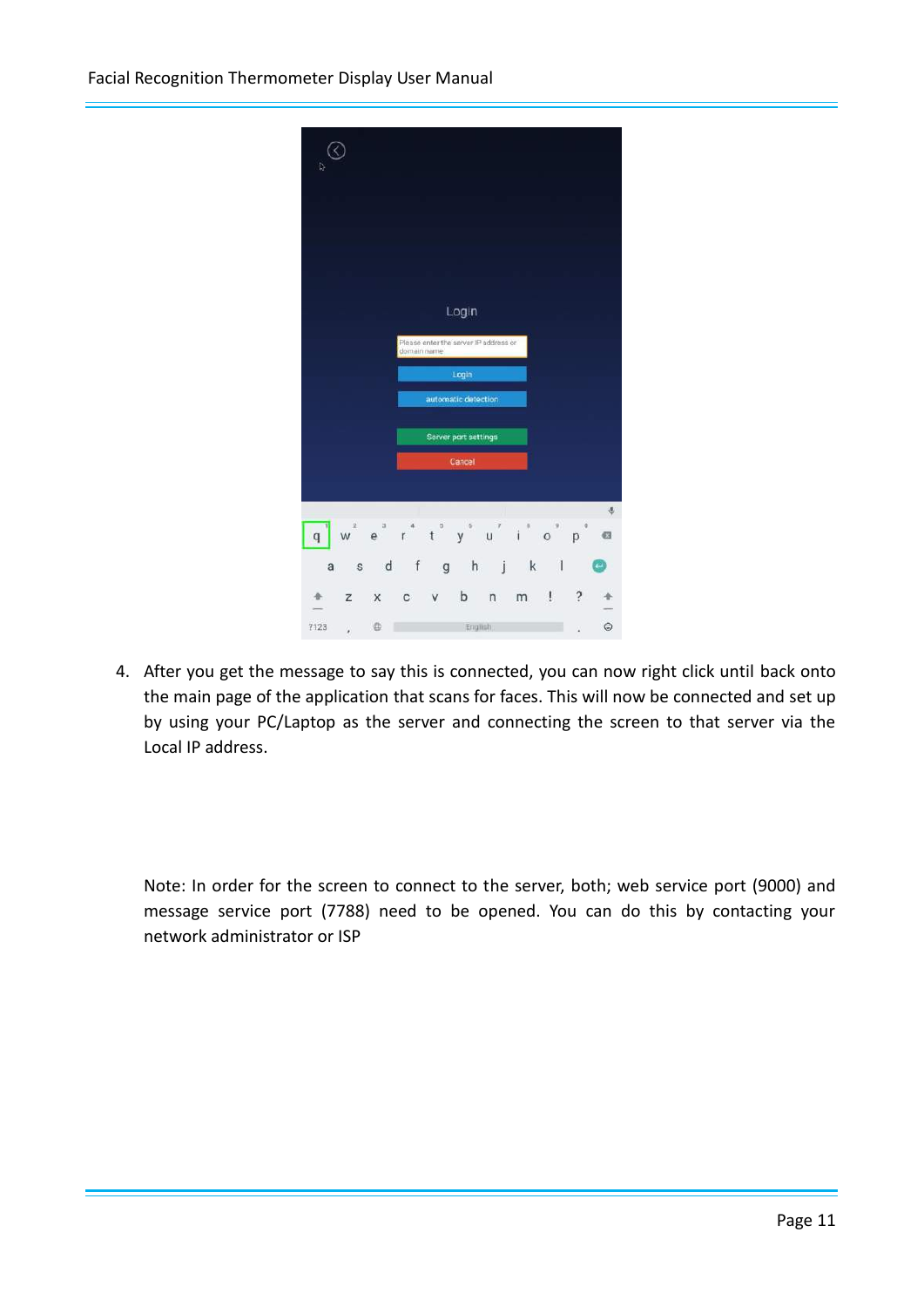## **2.2.1 Hardware Overview – Connectivity Interface**

The screen also features a set of extra connectors, including:

- $\bullet$  1x Wiegand In For ticketing systems
- $\bullet$  1x Wiegand Out For ticketing systems
- 1x Relay For control over larger electrical functions, such as electric doors
- 1x RS232 For controlling the display itself via RS232 commands
- 1x USB OTG Both a standard USB and the one you will use for firmware upgrades
- 1x UBOOT Used in the process of firmware upgrades
- 1x USB Host For connecting standard USB devices
- 1x Ethernet For connecting over LAN
- 1x DC 12v To power the screen

<span id="page-12-0"></span>

**Figure 2. External Connectors**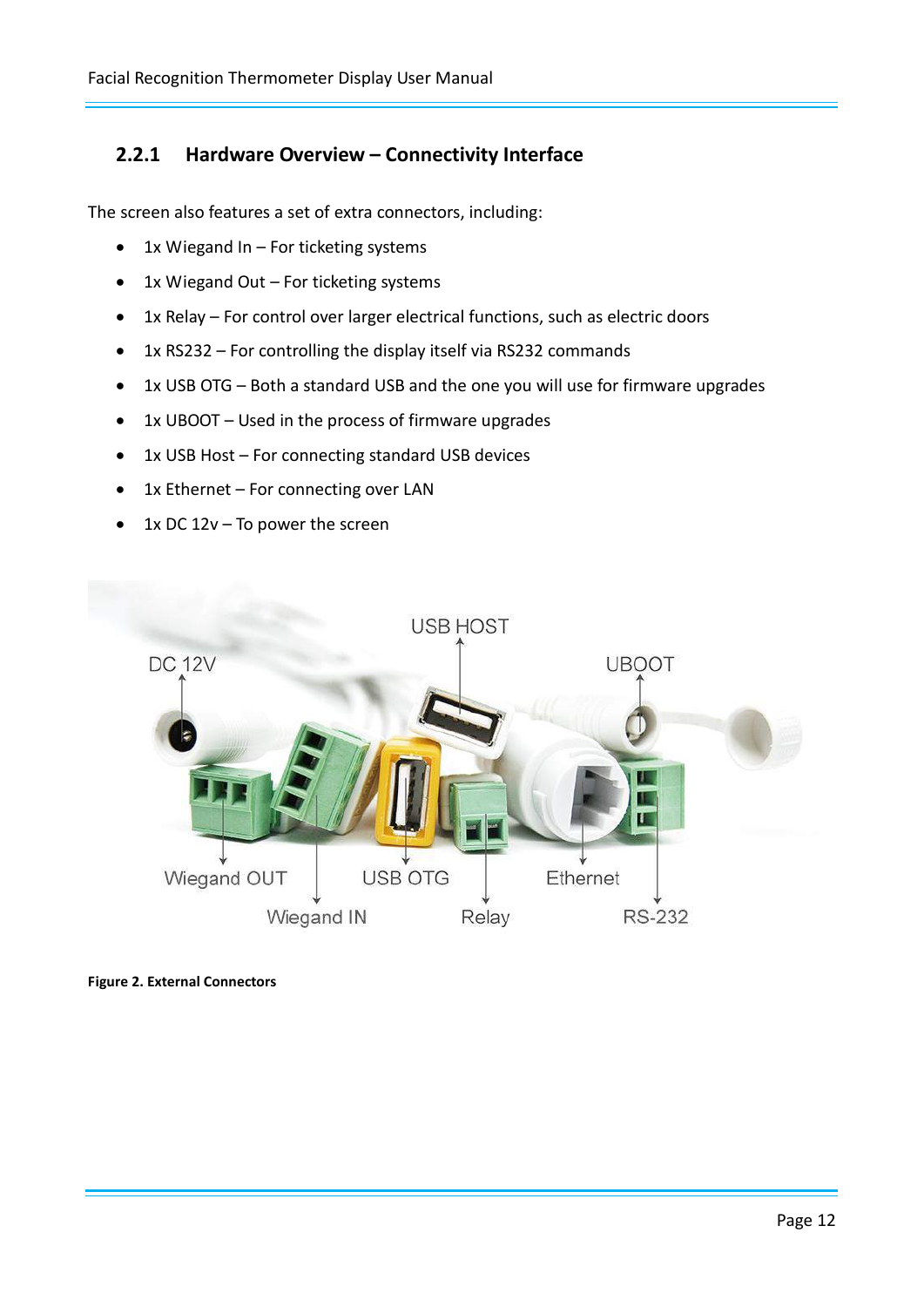# **3. Server Operation**

## **3.1 Console**

The Console page defines the core statistics of the server, which are elaborated on in the other pages of the server. This will show you the amount of passes from the screen, as well as the temperature category, and previews of the passes below.



## **3.2 Device Management**

The Device Management section allows monitoring and control of the screens that are currently set to your server.

### **3.2.1 Device List**

This section is to show all screens connected to your server and allow direct commands. This also allows you to check the device information, change the device settings, and even view what the camera can see directly and remotely.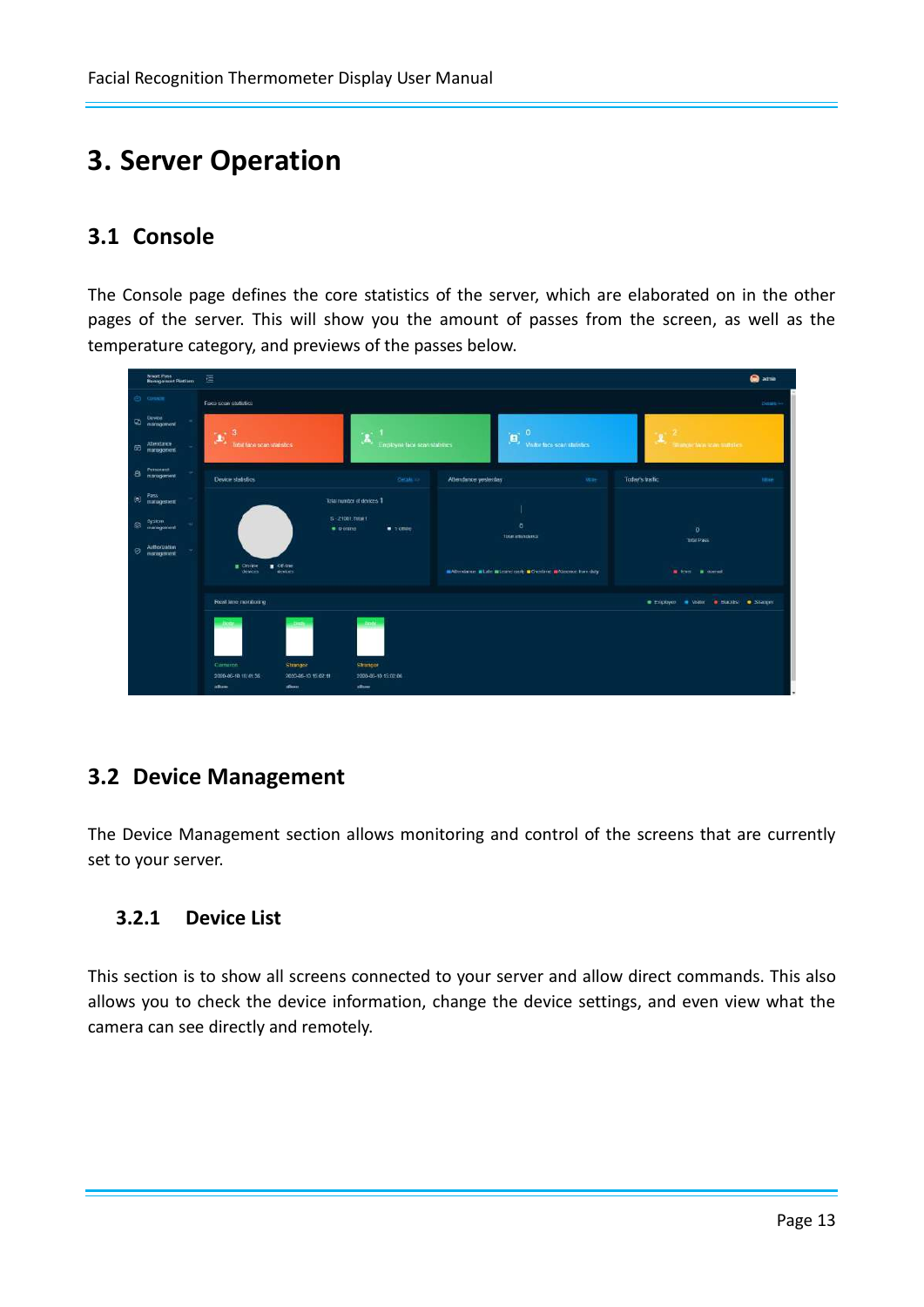| C Console:<br>Device marragement / Device tel:<br>Device.<br><b>Page conver-</b><br>$\omega$<br>Polombia satuga<br><b>Harry American Mark</b><br>Ориган -<br>management<br>OUVEO ME<br>• 會用2000<br>Ontarge - Line towers seen<br>V tweet green<br>n<br>APK 83<br>Activation states:<br>ANNOCKED BAROK<br>$V$ estion $=$<br>(Panistes 1)<br>MACAddress =<br>Oxfor status 1<br>Deerste<br>Device name ii<br>Access type =<br>÷<br>groups ::<br>102.168.1.154<br>ECFONOMIC21R<br>7.334.11<br>ocello:<br>Enter the gate<br>a Office<br>· Achered<br>Abendonce group<br>Atlentimor<br>日<br>management<br>2 bis: 124864 Apr - 1<br><b>NO</b><br>Personnel<br>息<br>management<br><b>Figs</b><br>паваропите<br>-System<br>趣<br>manapamore<br>Authorization<br>ø<br>панаретек | Smart Paus<br>Management Platform | 彊 |  |  |  |  | ۰<br>edma     |
|----------------------------------------------------------------------------------------------------------------------------------------------------------------------------------------------------------------------------------------------------------------------------------------------------------------------------------------------------------------------------------------------------------------------------------------------------------------------------------------------------------------------------------------------------------------------------------------------------------------------------------------------------------------------------------------------------------------------------------------------------------------------|-----------------------------------|---|--|--|--|--|---------------|
|                                                                                                                                                                                                                                                                                                                                                                                                                                                                                                                                                                                                                                                                                                                                                                      |                                   |   |  |  |  |  |               |
|                                                                                                                                                                                                                                                                                                                                                                                                                                                                                                                                                                                                                                                                                                                                                                      |                                   |   |  |  |  |  | $N_{\rm H}$   |
|                                                                                                                                                                                                                                                                                                                                                                                                                                                                                                                                                                                                                                                                                                                                                                      |                                   |   |  |  |  |  | $Q$ $\alpha$  |
|                                                                                                                                                                                                                                                                                                                                                                                                                                                                                                                                                                                                                                                                                                                                                                      |                                   |   |  |  |  |  |               |
|                                                                                                                                                                                                                                                                                                                                                                                                                                                                                                                                                                                                                                                                                                                                                                      |                                   |   |  |  |  |  | $22 \pm 0.47$ |
|                                                                                                                                                                                                                                                                                                                                                                                                                                                                                                                                                                                                                                                                                                                                                                      |                                   |   |  |  |  |  | Page Jamp     |
|                                                                                                                                                                                                                                                                                                                                                                                                                                                                                                                                                                                                                                                                                                                                                                      |                                   |   |  |  |  |  |               |
|                                                                                                                                                                                                                                                                                                                                                                                                                                                                                                                                                                                                                                                                                                                                                                      |                                   |   |  |  |  |  |               |
|                                                                                                                                                                                                                                                                                                                                                                                                                                                                                                                                                                                                                                                                                                                                                                      |                                   |   |  |  |  |  |               |
|                                                                                                                                                                                                                                                                                                                                                                                                                                                                                                                                                                                                                                                                                                                                                                      |                                   |   |  |  |  |  |               |

#### Facial Recognition Thermometer Display User Manual

#### **3.2.2 APK List**

The APK list is to allow for remote upgrade of the version of APK when upgrades are available. Click "New APK" at the top right to add an APK; you can then push this to your online screens. The APK will be given by the provider of your display.

| Smart Pass<br>Management Platform | $\overline{\epsilon\Xi}$                                          | $\bullet$ stress                                                                                                                                                                                                                                                                                                                                                                                                    |
|-----------------------------------|-------------------------------------------------------------------|---------------------------------------------------------------------------------------------------------------------------------------------------------------------------------------------------------------------------------------------------------------------------------------------------------------------------------------------------------------------------------------------------------------------|
| <b>C</b> Comute                   | Device management / APM (8)                                       | men aire.                                                                                                                                                                                                                                                                                                                                                                                                           |
| Device<br>masagement              | Upload tires<br>Saffware version<br>Softwars name<br>drawing (in) | Operate                                                                                                                                                                                                                                                                                                                                                                                                             |
| Deske list                        |                                                                   |                                                                                                                                                                                                                                                                                                                                                                                                                     |
| APIC est                          | na data                                                           |                                                                                                                                                                                                                                                                                                                                                                                                                     |
| <b>Attendance</b><br>mengement    |                                                                   |                                                                                                                                                                                                                                                                                                                                                                                                                     |
| Personnel<br>management<br>v.     |                                                                   |                                                                                                                                                                                                                                                                                                                                                                                                                     |
| $[8]$ Pass.<br>management         |                                                                   |                                                                                                                                                                                                                                                                                                                                                                                                                     |
| Эрэетт<br>поларелетт              |                                                                   |                                                                                                                                                                                                                                                                                                                                                                                                                     |
| Authorization<br>management       |                                                                   |                                                                                                                                                                                                                                                                                                                                                                                                                     |
|                                   |                                                                   |                                                                                                                                                                                                                                                                                                                                                                                                                     |
|                                   |                                                                   |                                                                                                                                                                                                                                                                                                                                                                                                                     |
|                                   |                                                                   |                                                                                                                                                                                                                                                                                                                                                                                                                     |
|                                   |                                                                   |                                                                                                                                                                                                                                                                                                                                                                                                                     |
|                                   |                                                                   | $\texttt{O}(66) = \texttt{O}(666 \texttt{Page} + \texttt{[} \texttt{[} \texttt{[} \texttt{[} \texttt{[} \texttt{[} \texttt{[} \texttt{[} \texttt{[} \texttt{[} \texttt{[} \texttt{[} \texttt{[} \texttt{[} \texttt{[} \texttt{[} \texttt{[} \texttt{[} \texttt{[} \texttt{[} \texttt{[} \texttt{[} \texttt{[} \texttt{[} \texttt{[} \texttt{[} \texttt{[} \texttt{[} \texttt{[} \texttt{[} \texttt{[} \texttt{[} \$ |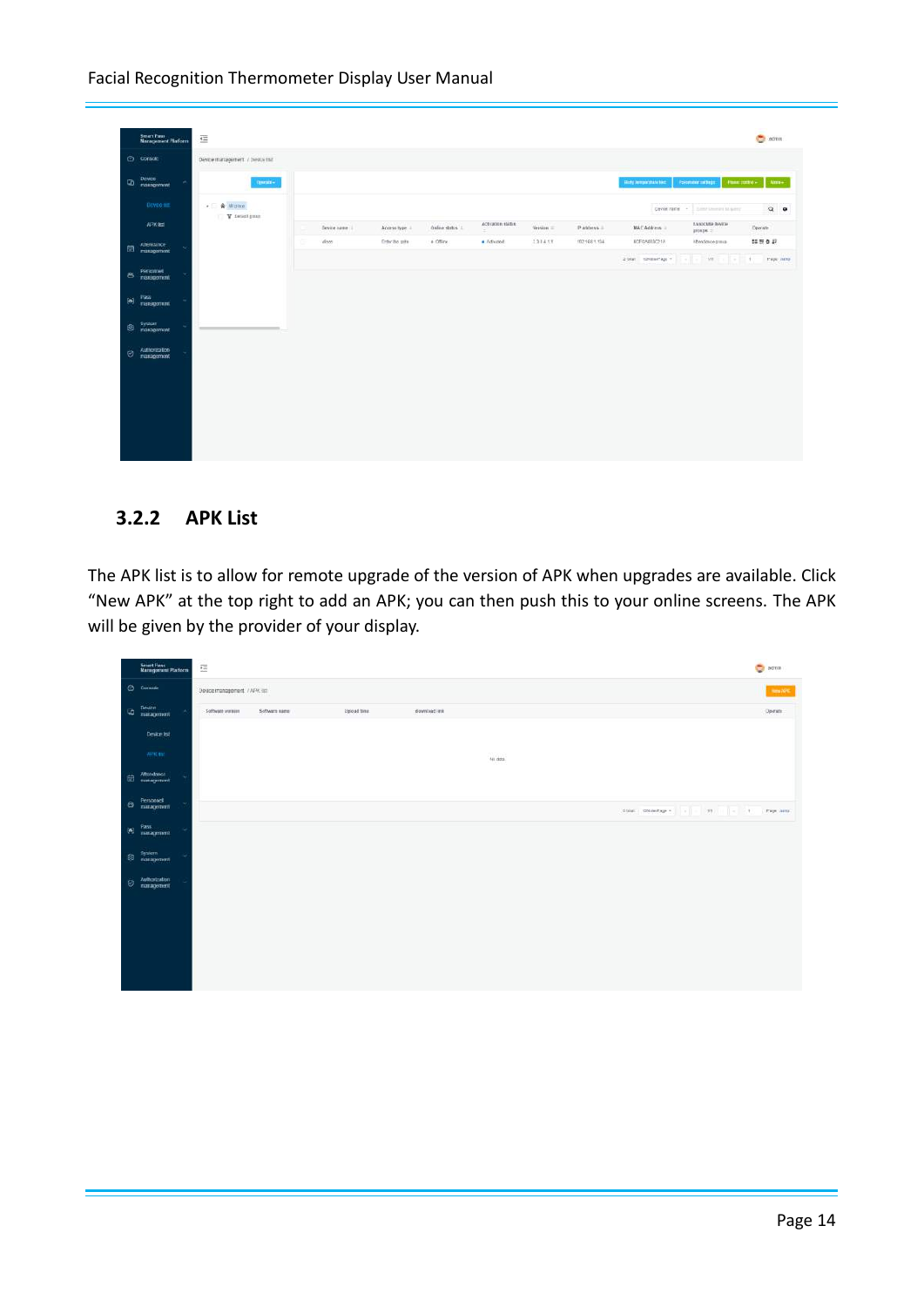## **3.3 Attendance Management**

The Attendance Management section allows the monitoring of employee attendance based on rules you create.

#### **3.3.1 Attendance Rules**

This allows you to set the rules for monitoring attendance of staff members, and other specific times during the year. This includes shifts, personal holidays and public holidays.

| <b>Based Form</b><br>Management Platform | $\overline{\epsilon}$                             |                                               |                   | <b>O</b> save |
|------------------------------------------|---------------------------------------------------|-----------------------------------------------|-------------------|---------------|
| C Conser                                 | Attentione management / Attentioner.noisy         |                                               |                   |               |
| Dovio)<br>management<br>Gb.              | Holitay terrings<br><b>Shift Setting</b><br>_____ | Public holiday settings Device group settings |                   |               |
| Altritures:<br>做<br>management           | <b>+necons</b>                                    |                                               |                   |               |
|                                          | Shift News                                        | EVILLAGE SPACE CIT Died.                      | Number of possier | Operate       |
| <b>Alternation rules</b>                 | Day sixt                                          | 250 125 26 - 10 00                            | $\mathbf{r}$      | ×             |
| Attributor<br>rocents                    |                                                   |                                               |                   |               |
| Attnebates<br>statetes                   |                                                   |                                               |                   |               |
| Personal.<br>8<br>management             |                                                   |                                               |                   |               |
| Pain<br>management<br>œ                  |                                                   |                                               |                   |               |
| tiestem<br>management<br>廊               |                                                   |                                               |                   |               |
| Authorization<br>$\Theta$<br>naragement  |                                                   |                                               |                   |               |
|                                          |                                                   |                                               |                   |               |
|                                          |                                                   |                                               |                   |               |
|                                          |                                                   |                                               |                   |               |

#### **3.3.2 Attendance Records**

This allows you to keep track of attendance from registered people, such as staff and visitors.

|    | Smart Floor<br>Management Photonia  | 這                                           |                    |       |                               |              |            |              |                                                    |               | ۰<br>atro       |
|----|-------------------------------------|---------------------------------------------|--------------------|-------|-------------------------------|--------------|------------|--------------|----------------------------------------------------|---------------|-----------------|
|    | @ Concor                            | Attendance management / Attendance records. |                    |       |                               |              |            |              |                                                    |               |                 |
| 国  | Deste<br>europenent                 | $ R$ /H cost<br>to Catasterian              | Attendance records |       | Q : Search employee name   CI |              |            | ¥.           |                                                    |               | <b>Empot</b>    |
| 自  | Изование<br>панартин                | 15 SHAFT                                    | Name:              | Date: | <b>Circhere group</b>         | Emptryee (D) | Fintdeston | neticlism in | <b>Body temperature</b>                            | <b>Tistas</b> | <b>Ciperate</b> |
|    | <b>Almitecouses</b>                 |                                             |                    |       |                               |              | room.      |              |                                                    |               |                 |
|    | <b>Alteration</b><br><b>Hampton</b> |                                             |                    |       |                               |              |            |              | Stat: 1014/Fax -   -   -   11 -   -   11   Fax Are |               |                 |
|    | Alendario<br>sisten.                |                                             |                    |       |                               |              |            |              |                                                    |               |                 |
| 8  | Percental<br><b>RETIGENER</b>       |                                             |                    |       |                               |              |            |              |                                                    |               |                 |
| 闽  | <b>Past</b><br>панденей             |                                             |                    |       |                               |              |            |              |                                                    |               |                 |
| 13 | System.<br>management               |                                             |                    |       |                               |              |            |              |                                                    |               |                 |
| ø  | <b>AUTOMAKER</b><br>mangement       |                                             |                    |       |                               |              |            |              |                                                    |               |                 |
|    |                                     |                                             |                    |       |                               |              |            |              |                                                    |               |                 |
|    |                                     |                                             |                    |       |                               |              |            |              |                                                    |               |                 |
|    |                                     |                                             |                    |       |                               |              |            |              |                                                    |               |                 |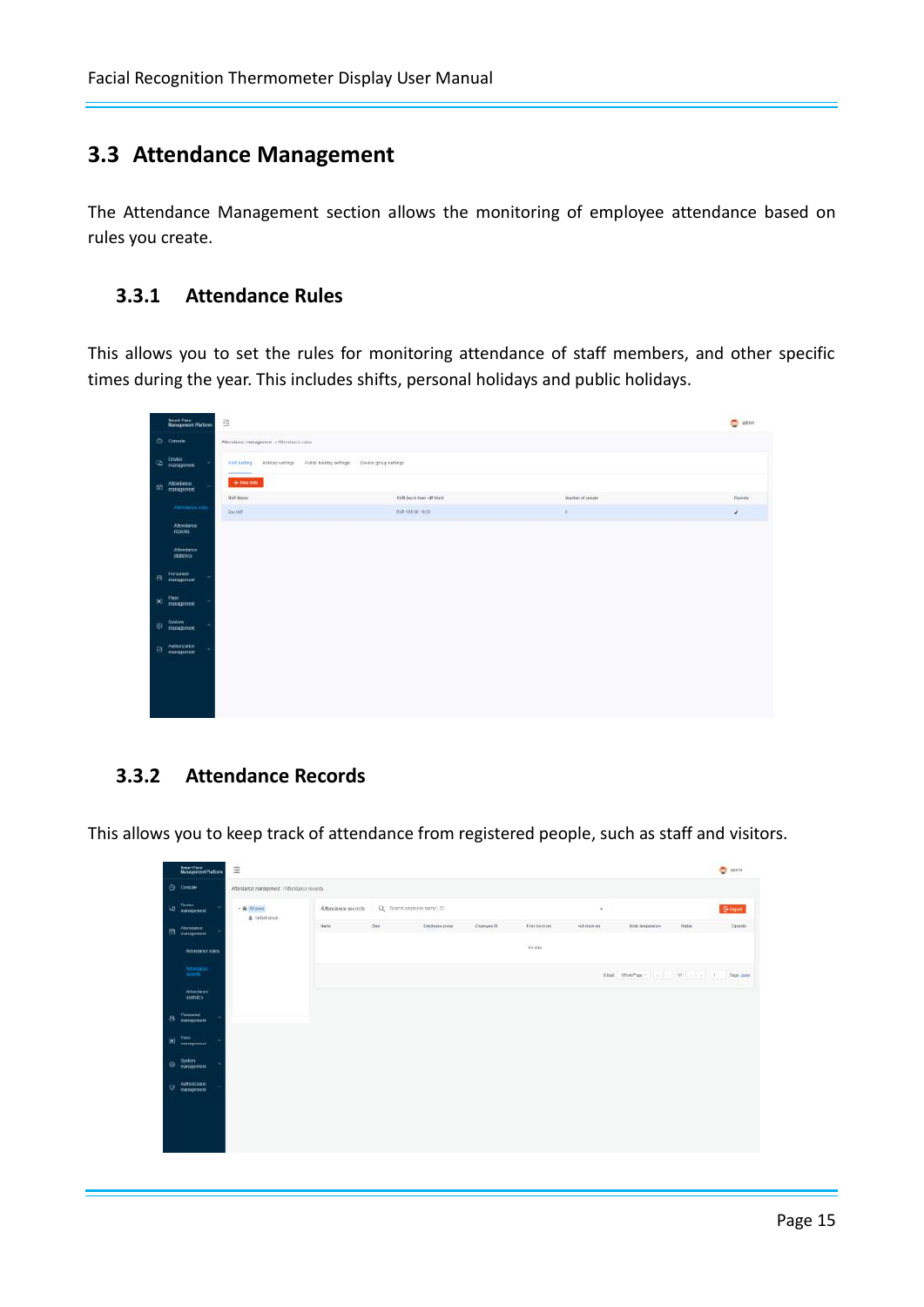#### **3.3.3 Attendance Statistics**

This section shows all attendance statistics from staff, visitors and strangers.

|                     | Smart Piens<br>Monogeneer Plethone | 蓝                                               |                   |                 |                               |                    |          |                 |              |                                |                                           |                                   | <b>C</b> unn  |
|---------------------|------------------------------------|-------------------------------------------------|-------------------|-----------------|-------------------------------|--------------------|----------|-----------------|--------------|--------------------------------|-------------------------------------------|-----------------------------------|---------------|
| C) Conseil          |                                    | Alterdamor management / Alterdamor, stabilitis: |                   |                 |                               |                    |          |                 |              |                                |                                           |                                   |               |
| EXHICIT<br>$\omega$ | memorant                           | < @ Wante<br><b>提</b> Detail group              | Ahimlence strings |                 | Q : Seach employee option / O |                    |          |                 | $\alpha$ .   |                                |                                           |                                   | <b>E</b> mpot |
| 曲                   | Atendation<br>Instrument           |                                                 | Nate              | Einphopen group | <b><i>Engineer</i></b>        | <b>Normal days</b> | Lab dass | Leave wang days | Absorce dark | Cheritanni per<br>merking stay | <b>Derfax</b><br>oxestic<br><b>Ventar</b> | The section of<br><b>building</b> | Opvisto       |
|                     | <b>Altra Fance rules</b>           |                                                 |                   |                 |                               |                    |          | Me data         |              |                                |                                           |                                   |               |
|                     | Attridance<br>mounts'              |                                                 |                   |                 |                               |                    |          |                 |              |                                |                                           |                                   |               |
|                     | Abrilece<br>statems.               |                                                 |                   |                 |                               |                    |          |                 |              |                                |                                           |                                   |               |
| s                   | <b>FREEZERS</b><br>защитете        |                                                 |                   |                 |                               |                    |          |                 |              |                                |                                           |                                   |               |
| $\left( n\right)$   | Fizes<br>management                |                                                 |                   |                 |                               |                    |          |                 |              |                                |                                           |                                   |               |
| <b>System</b><br>S. | <b>RANKASTRON</b>                  |                                                 |                   |                 |                               |                    |          |                 |              |                                |                                           |                                   |               |
| ø                   | Autonation<br>management           |                                                 |                   |                 |                               |                    |          |                 |              |                                |                                           |                                   |               |
|                     |                                    |                                                 |                   |                 |                               |                    |          |                 |              |                                |                                           |                                   |               |
|                     |                                    |                                                 |                   |                 |                               |                    |          |                 |              |                                |                                           |                                   |               |
|                     |                                    |                                                 |                   |                 |                               |                    |          |                 |              |                                |                                           |                                   |               |

### **3.4 Personnel Management**

The Personnel Management section allows the storage of staff and visitor information.

#### **3.4.1 Employee List**

This provides a list of all registered members of staff for attendance monitoring. This will allow you to create a Staff Member listing, where you can give them a personal ID, input their name, gender, whether their attendance is required, and assign a "Shift" from the "Attendance Rules" section. You can also assign an ID Photo, which can be taken prior to the creation of the listing, or taken using the screen camera when creating it.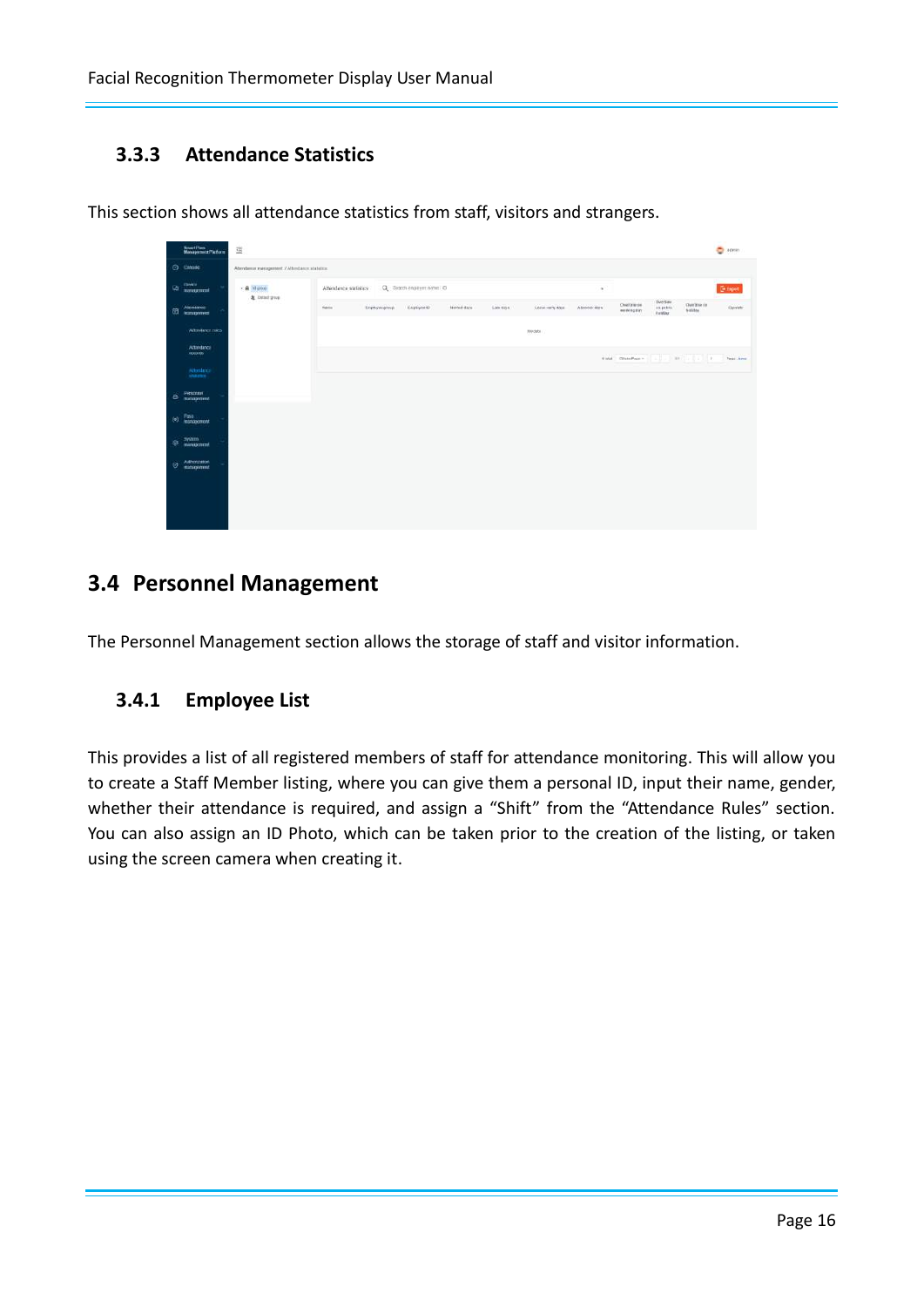|            | <b>Smart Pass</b><br>Management Platform | 彊                                       |                   |              |             |       |                           |               |         |                                                                                                                                                                                                                                                                                                                                                                                                                                                     | <b>D</b> strin |
|------------|------------------------------------------|-----------------------------------------|-------------------|--------------|-------------|-------|---------------------------|---------------|---------|-----------------------------------------------------------------------------------------------------------------------------------------------------------------------------------------------------------------------------------------------------------------------------------------------------------------------------------------------------------------------------------------------------------------------------------------------------|----------------|
|            | e diale                                  | Personnel management / http://www.tlst. |                   |              |             |       |                           |               |         | <b>Simps addition</b><br>astrone-                                                                                                                                                                                                                                                                                                                                                                                                                   | <b>Ergent</b>  |
| ø          | Device<br>management.                    | - W Milaneau (b)<br>& Debut poss de     | <b>Lution</b>     |              |             |       |                           |               |         | EROSSEND . <   Procession were accepted to the transfer than the same                                                                                                                                                                                                                                                                                                                                                                               | $\alpha$       |
| 自          | Attendance:<br>management                |                                         | ×<br>Format phone | Employee (D) | <b>NATE</b> | sams. | Amounte device<br>presses | Phone avandor | - Email | Creation time                                                                                                                                                                                                                                                                                                                                                                                                                                       | Daarato:       |
| $\epsilon$ | Personnet<br>management                  |                                         |                   |              |             |       | <b>Rio data</b>           |               |         |                                                                                                                                                                                                                                                                                                                                                                                                                                                     |                |
|            | Endoyunter                               |                                         |                   |              |             |       |                           |               | 1574    | $\texttt{RWW} = \texttt{RWowFapp} + \begin{bmatrix} \texttt{RW} & \texttt{RW} \\ \texttt{RW} & \texttt{RW} \end{bmatrix} + \begin{bmatrix} \texttt{RW} & \texttt{RW} \\ \texttt{RW} & \texttt{RW} \end{bmatrix} + \begin{bmatrix} \texttt{RW} & \texttt{RW} \\ \texttt{RW} & \texttt{RW} \end{bmatrix} + \begin{bmatrix} \texttt{RW} & \texttt{RW} \\ \texttt{RW} & \texttt{RW} \end{bmatrix} + \begin{bmatrix} \texttt{RW} & \texttt{RW} \\ \text$ | Page Arts      |
|            | <b>Visital</b><br>management             |                                         |                   |              |             |       |                           |               |         |                                                                                                                                                                                                                                                                                                                                                                                                                                                     |                |
|            | пасна<br>management.                     |                                         |                   |              |             |       |                           |               |         |                                                                                                                                                                                                                                                                                                                                                                                                                                                     |                |
| 闽          | Pass<br>management.                      |                                         |                   |              |             |       |                           |               |         |                                                                                                                                                                                                                                                                                                                                                                                                                                                     |                |
| $\bullet$  | System<br>management                     |                                         |                   |              |             |       |                           |               |         |                                                                                                                                                                                                                                                                                                                                                                                                                                                     |                |
| $\Theta$   | Authorization<br>managimont              |                                         |                   |              |             |       |                           |               |         |                                                                                                                                                                                                                                                                                                                                                                                                                                                     |                |
|            |                                          |                                         |                   |              |             |       |                           |               |         |                                                                                                                                                                                                                                                                                                                                                                                                                                                     |                |
|            |                                          |                                         |                   |              |             |       |                           |               |         |                                                                                                                                                                                                                                                                                                                                                                                                                                                     |                |
|            |                                          |                                         |                   |              |             |       |                           |               |         |                                                                                                                                                                                                                                                                                                                                                                                                                                                     |                |

The display also features the IC Card Reader at the bottom, which can be used to scan IC cards that have been assigned to Staff within the "Employee List". You will need to know the IC Card Number (or Wiegand Input Number) prior to setting this up.

IC card number:

No more than 64 characters

### **3.4.2 Visitor Management**

This allows visitors to be added to the server for attendance monitoring. The information that you can input for this is similar to the Employee List, with the exception of the shift.

| Smert Pass<br>Management Platform             | $\overline{1\pm}$                          |               |           |       |              |       |                                                                             | <b>O</b> ascus                |
|-----------------------------------------------|--------------------------------------------|---------------|-----------|-------|--------------|-------|-----------------------------------------------------------------------------|-------------------------------|
| C Controle                                    | Personnel management. / Misica management. |               |           |       |              |       |                                                                             | <b>Asset</b><br>Sites and it. |
| DOWN.<br>啞<br>management                      | - ★ 48 gram 201<br>址 Delaid ploto (ft)     | <b>Report</b> |           |       |              |       | Votar 12: 2.4   Plazz: Inter present III, hence your explorate to buy large | $\alpha$                      |
| <b>Atlendance</b><br>日<br>management          |                                            | Partnat abota | Volke (C) | Nore: | Thurs moder  | fmail | Creation lime                                                               | <b>Corrate</b>                |
| <b>Demonut</b><br>8<br>management             |                                            |               |           |       | <b>Rotam</b> |       |                                                                             |                               |
| Employee Inc.                                 |                                            |               |           |       |              |       | Stole (Waterham   c   Vt-    c   1   Papi June                              |                               |
| Valor:<br><b>Management</b>                   |                                            |               |           |       |              |       |                                                                             |                               |
| <b>Blackbut</b><br><i>пасадники)</i>          |                                            |               |           |       |              |       |                                                                             |                               |
| Pass<br>$\omega$<br>management                |                                            |               |           |       |              |       |                                                                             |                               |
|                                               |                                            |               |           |       |              |       |                                                                             |                               |
| System<br>management                          |                                            |               |           |       |              |       |                                                                             |                               |
| ଛ<br><b>Authorization</b><br>ø<br>management. |                                            |               |           |       |              |       |                                                                             |                               |
|                                               |                                            |               |           |       |              |       |                                                                             |                               |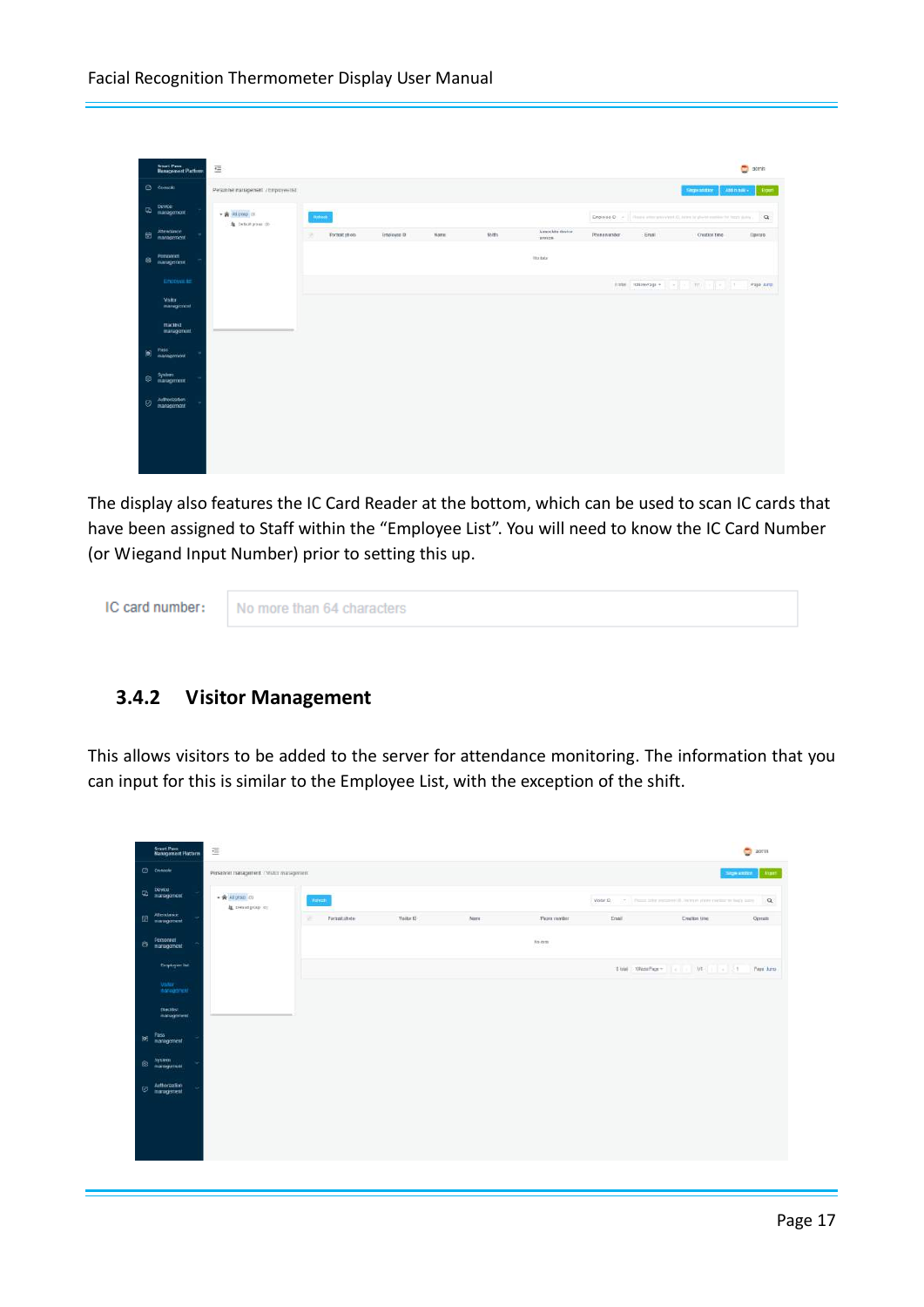#### **3.4.3 Blacklist Management**

This section gives you the ability to blacklist certain people that are not allowed to enter. This also works the same as the Employee List and Visitor Management.

|                          | Smart Pass<br>Monagement Photons | 运                                     |                    |                    |              |                 |                     |                    |                                                       | $\bullet$ aton             |
|--------------------------|----------------------------------|---------------------------------------|--------------------|--------------------|--------------|-----------------|---------------------|--------------------|-------------------------------------------------------|----------------------------|
|                          | <b>C</b> Curson                  | Page management / Eleckist monitoring |                    |                    |              |                 |                     |                    | laboration records averal.                            | <b>Doom! exchangesting</b> |
| c,                       | Device<br><b>management</b>      | - & Alpino<br>- W newcone             |                    |                    |              |                 |                     |                    | there are prevent it, now replace notes to taxy pure. | $\alpha$                   |
| 曲                        | Atkndance<br>rensomen            | <b>Minimum (C)</b>                    | ×<br>Pertraitpress | Format much ideias | Personneltti | Miran           | <b>Plane Nation</b> | Mastering settings | -Constert date                                        | Operate:                   |
| $\ddot{\mathbf{a}}$      | Porumed<br>management            |                                       |                    |                    |              | <b>Bio date</b> |                     |                    |                                                       |                            |
| $\left( \bullet \right)$ | Pass<br>ranacement               |                                       |                    |                    |              |                 |                     |                    |                                                       | Page June                  |
|                          | Pass records.                    |                                       |                    |                    |              |                 |                     |                    |                                                       |                            |
|                          | Past permission                  |                                       |                    |                    |              |                 |                     |                    |                                                       |                            |
|                          | <b>BUONE</b><br>mining           |                                       |                    |                    |              |                 |                     |                    |                                                       |                            |
|                          | Pornester<br>electricia          |                                       |                    |                    |              |                 |                     |                    |                                                       |                            |
| ø                        | <b>System</b><br>management      |                                       |                    |                    |              |                 |                     |                    |                                                       |                            |
| $\circ$                  | Autonzation<br>паварелет         |                                       |                    |                    |              |                 |                     |                    |                                                       |                            |
|                          |                                  |                                       |                    |                    |              |                 |                     |                    |                                                       |                            |
|                          |                                  |                                       |                    |                    |              |                 |                     |                    |                                                       |                            |

# **3.5 Pass Management**

The Pass Management section allows monitoring and control of who has access, and records who has passed by the screen.

#### **3.5.1 Pass Record**

This section contains records of who has passed by the screen and their different statistics, such as temperature, which device was used to scan them, and when the event occurred.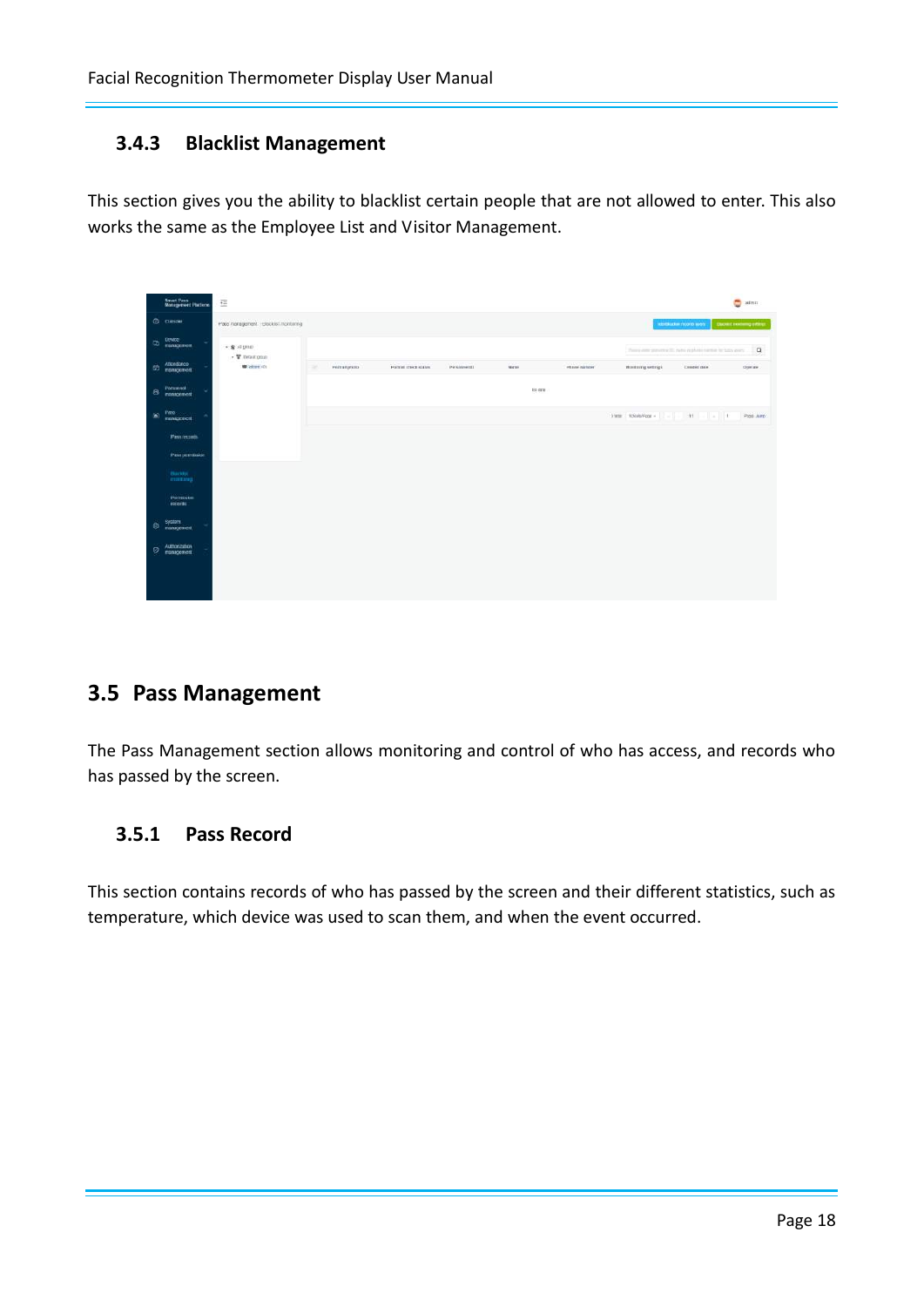

| Seart Faxs<br>Management Flatform                   | 亞                                |                        |             |                |                                     |                |             |                                                          | $0$ star       |
|-----------------------------------------------------|----------------------------------|------------------------|-------------|----------------|-------------------------------------|----------------|-------------|----------------------------------------------------------|----------------|
| <b>B</b> Tomde                                      | Paco masopement / Para records   |                        |             |                |                                     |                |             |                                                          |                |
| Deste<br>$\overline{\omega}$<br>management          | - $A$ Alussa<br>. V Delait prox. | <b>Listen</b><br>ment. |             | 081.35258539   | 12.3446, 40.<br>$=$ . THREE BILG AB |                |             | $\rightarrow$ . ( Edit note is described to future part) | $\alpha$       |
| <b>Abendance</b><br>园<br>management                 |                                  | Snop photo:            | <b>Hant</b> | $\mathfrak{w}$ | Body lengtunas                      | Finan atens    | Davice name | Access directors .:                                      | Canadian Breat |
| Personnel<br><b>B</b> <i>naugmen</i>                |                                  |                        |             |                |                                     | <b>No data</b> |             |                                                          |                |
| Fast<br>Inanagement<br>$\langle \mathbf{e} \rangle$ |                                  |                        |             |                |                                     |                |             |                                                          |                |
| <b>Ford Houses</b>                                  |                                  |                        |             |                |                                     |                |             |                                                          |                |
| First permission.                                   |                                  |                        |             |                |                                     |                |             |                                                          |                |
| Backet.<br><i>montains</i>                          |                                  |                        |             |                |                                     |                |             |                                                          |                |
| ганизми.<br>records.                                |                                  |                        |             |                |                                     |                |             |                                                          |                |
| <b>Byston:</b><br>management<br>诲                   |                                  |                        |             |                |                                     |                |             |                                                          |                |
| Automotion<br>$\circledcirc$<br>management          |                                  |                        |             |                |                                     |                |             |                                                          |                |
|                                                     |                                  |                        |             |                |                                     |                |             |                                                          |                |
|                                                     |                                  |                        |             |                |                                     |                |             |                                                          |                |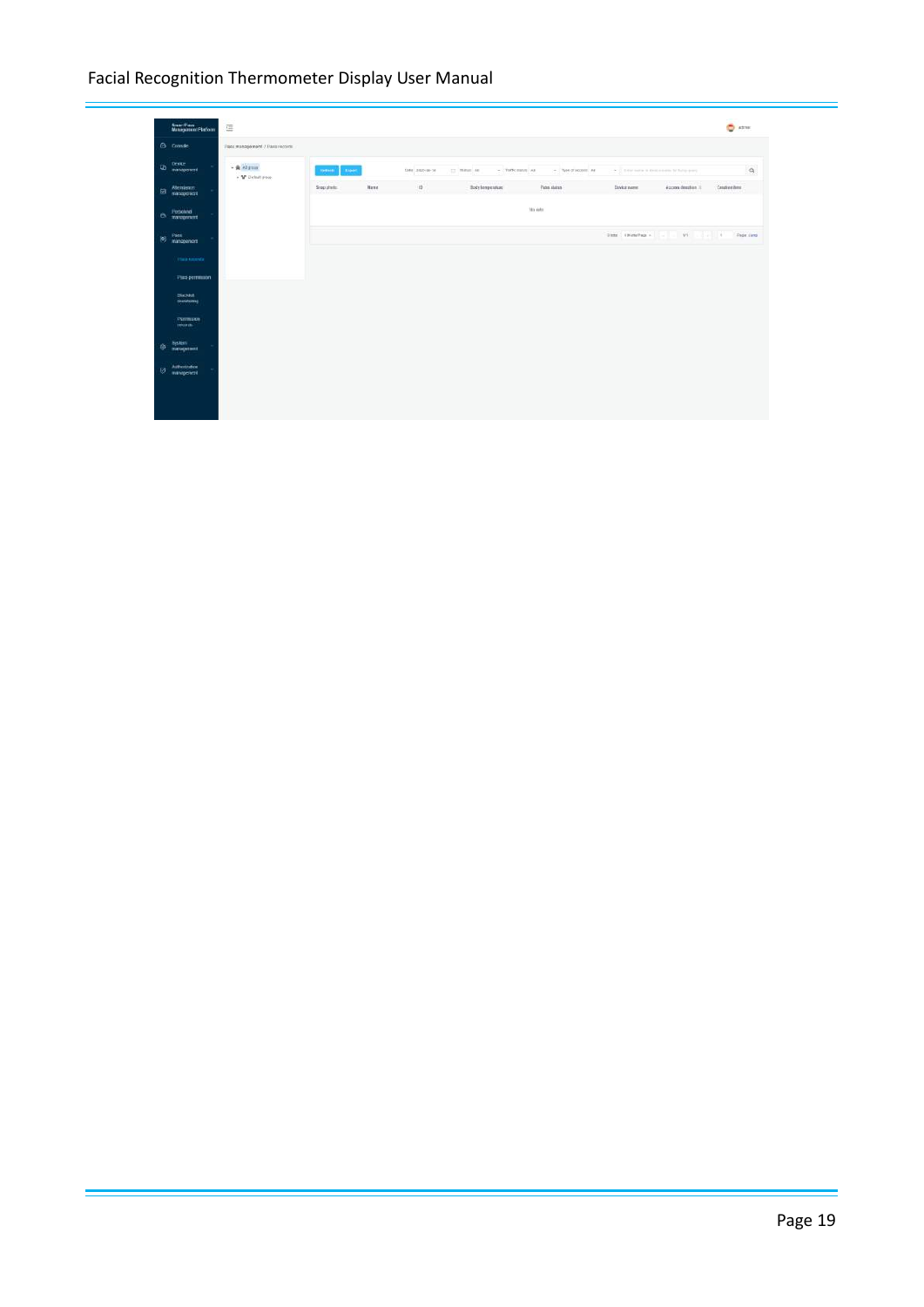#### **3.5.2 Pass Permission**

This allows you to set staff access permissions for specific members of staff. This can be left as default, which will allow them access, or you can revoke their permission to pass.

|                              | Smart Pass<br>Management Photo in        | 這                                       |                          |                      |              |      |                    |              |                                                           | ۰<br><b>ASSE</b>      |
|------------------------------|------------------------------------------|-----------------------------------------|--------------------------|----------------------|--------------|------|--------------------|--------------|-----------------------------------------------------------|-----------------------|
|                              | <b>O</b> Domain                          | Pass management / Pass portionent       |                          |                      |              |      |                    |              | Cramere casa permisso                                     | <b>CONFIDENTIAL</b>   |
| $\overline{\omega}$          | Deste<br>памилистет                      | $ \otimes$ /il one<br>$ V$ Detail group | <b>STEER</b>             |                      |              |      |                    |              | Phone also introduce \$1 month plans and or by farmilian. | i al                  |
| 固                            | Abericans                                | <b>WE USE AND PRO</b>                   | Portest prices<br>$\sim$ | Pomerciaca<br>sizian | Fersonni III | have | $10^{-}$           | Phane sumber | Expentive case                                            | <b>Uperate</b>        |
|                              | Fotboard<br><b>B</b> naugment            |                                         |                          |                      |              |      | 2507.00<br>Ha sale |              |                                                           |                       |
| $\langle \mathbf{e} \rangle$ | Pass<br><b><i>Institutement</i></b>      |                                         |                          |                      |              |      |                    |              |                                                           | Since the Citiga care |
|                              | <b>Flash Hoceves</b>                     |                                         |                          |                      |              |      |                    |              |                                                           |                       |
|                              | <b>Hasperment</b>                        |                                         |                          |                      |              |      |                    |              |                                                           |                       |
|                              | Bastet.<br><b><i><u>montunns</u></i></b> |                                         |                          |                      |              |      |                    |              |                                                           |                       |
|                              | ганизми.<br>records.                     |                                         |                          |                      |              |      |                    |              |                                                           |                       |
| 诲                            | System<br>management                     |                                         |                          |                      |              |      |                    |              |                                                           |                       |
| $\Theta$                     | Automation<br>mangement                  |                                         |                          |                      |              |      |                    |              |                                                           |                       |
|                              |                                          |                                         |                          |                      |              |      |                    |              |                                                           |                       |
|                              |                                          |                                         |                          |                      |              |      |                    |              |                                                           |                       |

### **3.5.3 Blacklist Monitoring**

This allows you to check if anyone on the blacklist has passed the screen recently.

|                    | Swart Paus<br>Monogeneer Photone | 福                                       |                 |                        |             |          |                  |                     |                                                             | $\bullet$ and |
|--------------------|----------------------------------|-----------------------------------------|-----------------|------------------------|-------------|----------|------------------|---------------------|-------------------------------------------------------------|---------------|
|                    | <b>C</b> cincer                  | Pass management   Disclust manitoring   |                 |                        |             |          |                  |                     | <b>ROSCOM NOVO BOY DOOR FARMING (RIVER)</b>                 |               |
| ¢                  | Device<br>management.            | · & Algino<br>$+$ $\mathbf{V}$ houtons: |                 |                        |             |          |                  |                     | floors and purcers 21. Auto is plans to the for latin were. | $\alpha$      |
| 曲                  | Attendance<br>renxement          | <b>Millen O</b>                         | ×<br>Primarunoo | Patrioti trace ideias. | Pelkinsetti | Miran    | <b>PERGHAMMY</b> | Holbing settigi     | Constant chain                                              | Opens.        |
| $\alpha$           | Perumud<br>management            |                                         |                 |                        |             | 100 0018 |                  |                     |                                                             |               |
| $\left( 0 \right)$ | Pass<br>management               |                                         |                 |                        |             |          |                  | O'uta: 40%sh/Pops + | 2011 12 13 14                                               | Page Airp     |
|                    | Pass records.                    |                                         |                 |                        |             |          |                  |                     |                                                             |               |
|                    | Past permission                  |                                         |                 |                        |             |          |                  |                     |                                                             |               |
|                    | Вилос.<br><b>Immuned</b>         |                                         |                 |                        |             |          |                  |                     |                                                             |               |
|                    | POTHERS<br><b>FREEDS</b>         |                                         |                 |                        |             |          |                  |                     |                                                             |               |
| ø                  | System<br>management             |                                         |                 |                        |             |          |                  |                     |                                                             |               |
| ø                  | Authorization<br>management      |                                         |                 |                        |             |          |                  |                     |                                                             |               |
|                    |                                  |                                         |                 |                        |             |          |                  |                     |                                                             |               |
|                    |                                  |                                         |                 |                        |             |          |                  |                     |                                                             |               |

#### **3.5.4 Permission Records**

This keeps a record of all authorisations for access.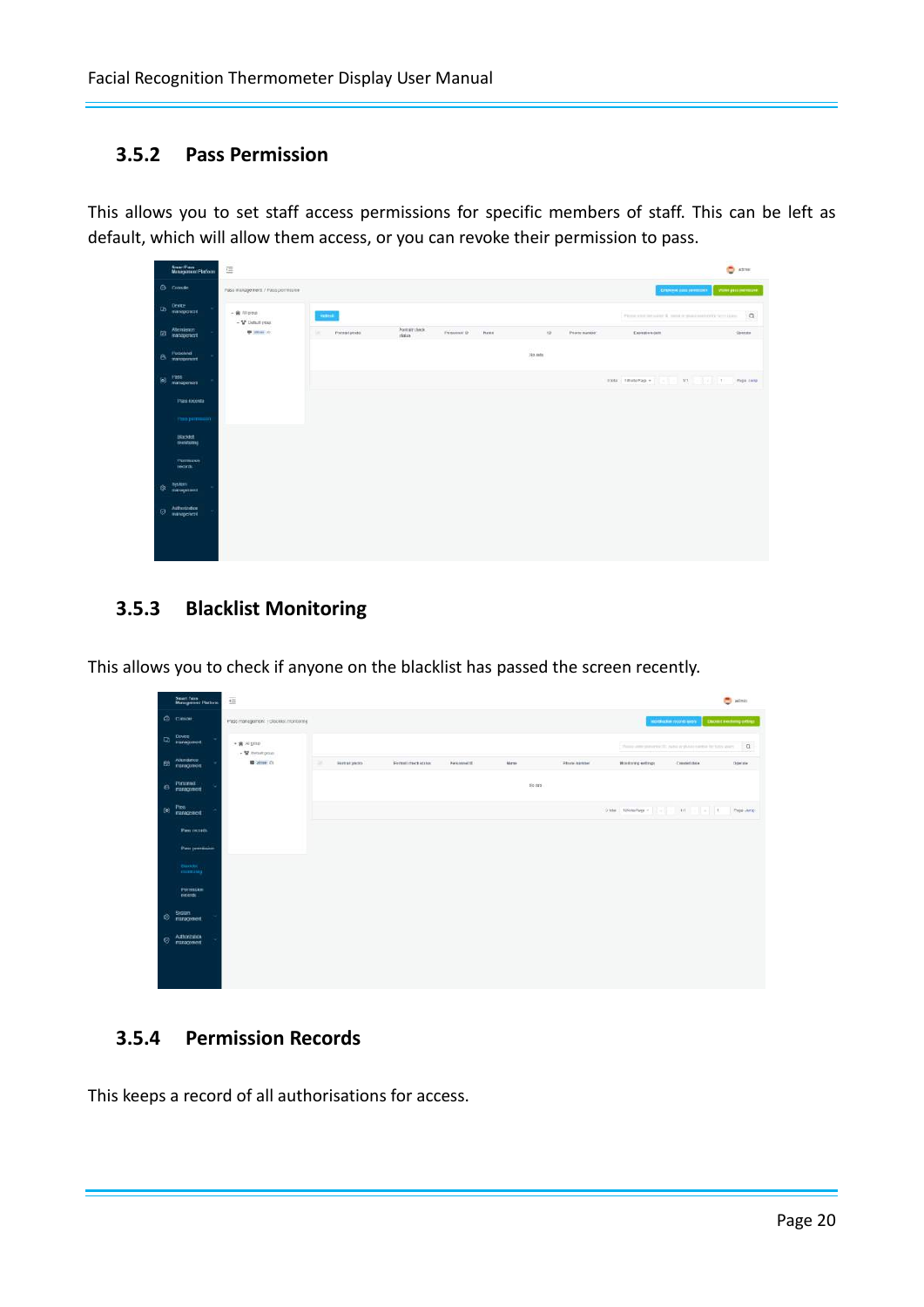|           | <b>Start Post</b><br>Hungarieri Philippi | 荘                                    |                |        |                   |                                           | $\bullet$ admits         |
|-----------|------------------------------------------|--------------------------------------|----------------|--------|-------------------|-------------------------------------------|--------------------------|
|           | <b>@</b> Console                         | Pass management (Pennission records) |                |        |                   |                                           |                          |
|           | <b>Center</b><br>Co management           |                                      |                |        |                   | Thursday                                  | $\pm$ 58919<br>$-2.2211$ |
| 曲         | Attedance<br>management                  | <b>Benet number</b>                  | <b>Counter</b> | lypes: | <b>Baran</b>      | live                                      | <b>Course</b>            |
| $\approx$ | <b>Personnel</b><br>massignent           |                                      |                |        | $i$ and the basis |                                           |                          |
| [6]       | <b>Place</b><br>Instrugenced             |                                      |                |        |                   | the statement of the control of the state |                          |
|           | Frans records                            |                                      |                |        |                   |                                           |                          |
|           |                                          |                                      |                |        |                   |                                           |                          |
|           | Pas processes                            |                                      |                |        |                   |                                           |                          |
|           | <b>Backet</b><br>excess                  |                                      |                |        |                   |                                           |                          |
|           | Personal<br><b>FOOTH</b>                 |                                      |                |        |                   |                                           |                          |
| $\circ$   | nyam<br>masazonat                        |                                      |                |        |                   |                                           |                          |

## **3.6 System Management**

The System Management page allows the management of the server's core setup for organisations and users.

#### **3.6.1 Organisation Structure**

This allows the creation of organisations under your own for users to be able to log into.

| Sisert Pass<br>Management Platform                 | 這                                    |         |              |              |                                                     | $\bullet$ some |
|----------------------------------------------------|--------------------------------------|---------|--------------|--------------|-----------------------------------------------------|----------------|
| <b>Ch</b> Consule                                  | Systematique et / Organistic stucker |         |              |              |                                                     | $-$            |
| Uesce<br>management<br>Q)                          | · W Atposs<br>M Drinfton year        |         |              |              | Eath contrasts at how knee                          | $\mathbf{Q}$   |
| $\Box$ Intercepted                                 |                                      | Ummerie | Okleans aves | Reki falara  | <b>Brownloads</b>                                   | Omit           |
| Removed<br>management<br>8                         |                                      |         |              | <b>NAMES</b> |                                                     |                |
| <b>Pats</b><br>$\left  0 \right\rangle$<br>пациент |                                      |         |              |              | Disk considers and all the contract of the Page And |                |
| inplices<br>reasoncented<br>ø                      |                                      |         |              |              |                                                     |                |
| Cigarization.<br>Historia                          |                                      |         |              |              |                                                     |                |
| Robinanconert                                      |                                      |         |              |              |                                                     |                |
| <b>Harves</b><br>пападстот.                        |                                      |         |              |              |                                                     |                |
| <b>Bustining</b>                                   |                                      |         |              |              |                                                     |                |
| <b>Belon witnes</b>                                |                                      |         |              |              |                                                     |                |
| Authorization<br>numigeneous<br>ø                  |                                      |         |              |              |                                                     |                |
|                                                    |                                      |         |              |              |                                                     |                |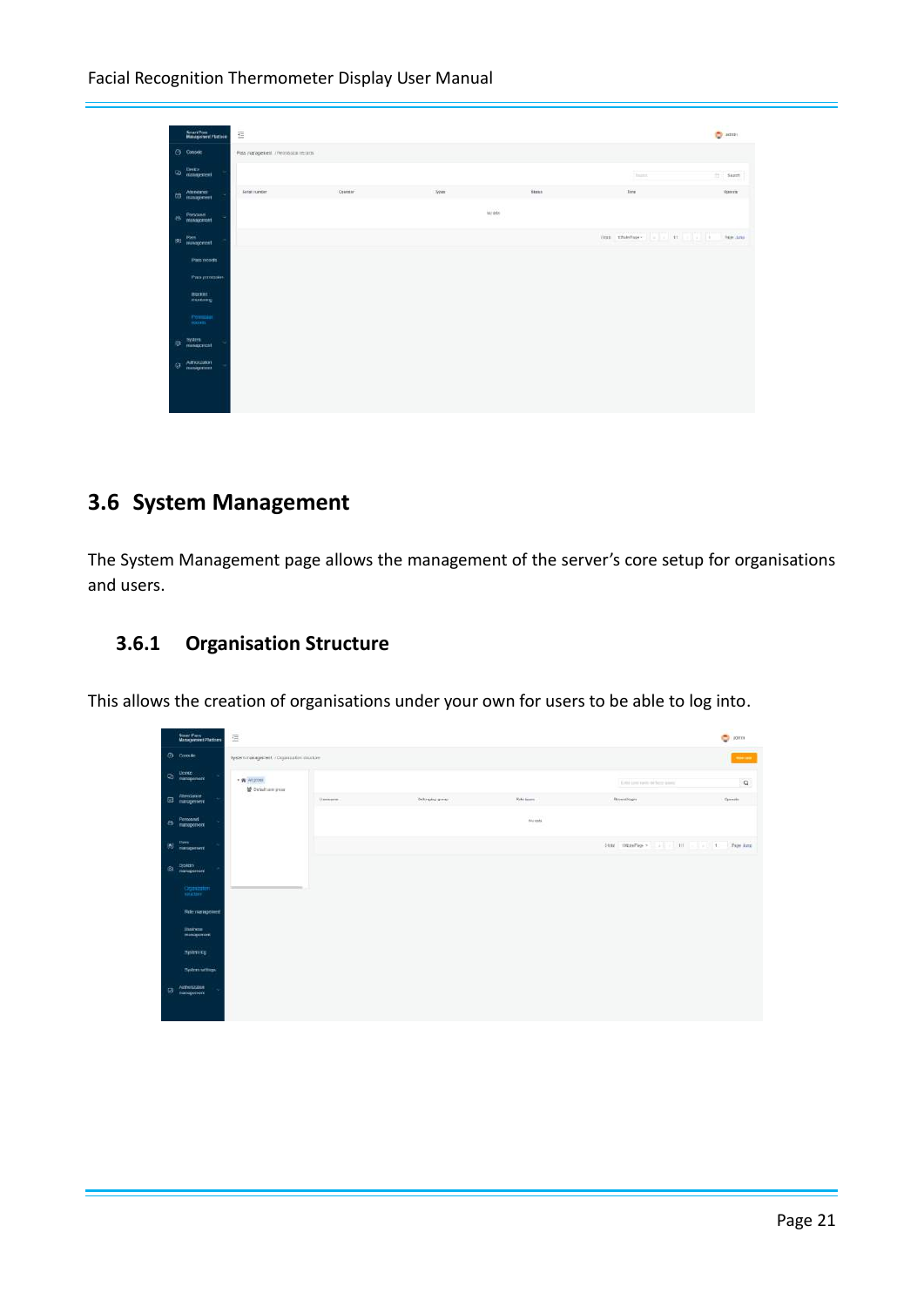#### **3.6.2 Role Management**

This allows the creation of specific permissions for users created in the Organisation Structure section.

|    | Smart Pass<br>Miniagement Platform   | 益                                   |             |                            |                                                                                                                                                                                                                                                                                                                                                                                                                                                                                                                                              | $\bullet$ atom.                          |
|----|--------------------------------------|-------------------------------------|-------------|----------------------------|----------------------------------------------------------------------------------------------------------------------------------------------------------------------------------------------------------------------------------------------------------------------------------------------------------------------------------------------------------------------------------------------------------------------------------------------------------------------------------------------------------------------------------------------|------------------------------------------|
|    | <b>CS</b> : Console                  | System management / Rule management |             |                            |                                                                                                                                                                                                                                                                                                                                                                                                                                                                                                                                              | <b>Secret</b>                            |
| w  | Down.<br>management                  |                                     |             |                            |                                                                                                                                                                                                                                                                                                                                                                                                                                                                                                                                              | Pleasante niv sendo har gant<br>$\alpha$ |
| 筒  | Attendance<br>management             | NUMBER                              | Hote rapids | Creation line              | Associated assis                                                                                                                                                                                                                                                                                                                                                                                                                                                                                                                             | <b>CENTER</b>                            |
| B. | <b>Personnel</b><br>Humigement       |                                     |             | Steat<br>No date<br>1973.C |                                                                                                                                                                                                                                                                                                                                                                                                                                                                                                                                              |                                          |
| 做  | <b>Pass</b><br>management            |                                     |             |                            | $\text{MSE}:\text{WonePart}(\mathcal{C})\rightarrow \left\ \left\ \mathcal{C}\right\ \right\ \left\ \mathcal{C}\right\ \right\ \left\ \mathcal{C}\right\ \left\ \mathcal{C}\right\ \left\ \mathcal{C}\right\ \left\ \mathcal{C}\right\ \left\ \mathcal{C}\right\ \left\ \mathcal{C}\right\ \left\ \mathcal{C}\right\ \left\ \mathcal{C}\right\ \left\ \mathcal{C}\right\ \left\ \mathcal{C}\right\ \left\ \mathcal{C}\right\ \left\ \mathcal{C}\right\ \left\ \mathcal{C}\right\ \left\ \mathcal{C}\right\ \left\ \mathcal{C}\right\ \left\$ | . Free Area                              |
| 事  | System<br>management                 |                                     |             |                            |                                                                                                                                                                                                                                                                                                                                                                                                                                                                                                                                              |                                          |
|    | Отавнойни.<br>structure <sup>1</sup> |                                     |             |                            |                                                                                                                                                                                                                                                                                                                                                                                                                                                                                                                                              |                                          |
|    | <b>FLUIS MATERIALISM</b>             |                                     |             |                            |                                                                                                                                                                                                                                                                                                                                                                                                                                                                                                                                              |                                          |
|    | <b>Business</b><br>наказанки.        |                                     |             |                            |                                                                                                                                                                                                                                                                                                                                                                                                                                                                                                                                              |                                          |
|    | <b>Bystom</b> kop                    |                                     |             |                            |                                                                                                                                                                                                                                                                                                                                                                                                                                                                                                                                              |                                          |
|    | System serings                       |                                     |             |                            |                                                                                                                                                                                                                                                                                                                                                                                                                                                                                                                                              |                                          |
| ø  | AEGUSE                               |                                     |             |                            |                                                                                                                                                                                                                                                                                                                                                                                                                                                                                                                                              |                                          |
|    |                                      |                                     |             |                            |                                                                                                                                                                                                                                                                                                                                                                                                                                                                                                                                              |                                          |

#### **3.6.3 Business Management**

This allows the addition of businesses to a database for easy access of information.

|                     | Smart Pane<br>Management Platform                                                           | 這                                        |                |                                      |                |                                                                                                                                                                                                                                                                                                                                                                                                                                                                                                                                                        |                            | <b>O</b> eine      |
|---------------------|---------------------------------------------------------------------------------------------|------------------------------------------|----------------|--------------------------------------|----------------|--------------------------------------------------------------------------------------------------------------------------------------------------------------------------------------------------------------------------------------------------------------------------------------------------------------------------------------------------------------------------------------------------------------------------------------------------------------------------------------------------------------------------------------------------------|----------------------------|--------------------|
|                     | <sup>(3)</sup> Curock                                                                       | System management / Buickerea management |                |                                      |                |                                                                                                                                                                                                                                                                                                                                                                                                                                                                                                                                                        |                            | <b>Her cargons</b> |
| $\mathbbm{C}$       | Device<br>minimum                                                                           |                                          |                |                                      |                | 229x (2000) 2000 for sports                                                                                                                                                                                                                                                                                                                                                                                                                                                                                                                            | Little presin note to see. | $\alpha$           |
| $\omega$            | Abertance<br>пециализ                                                                       | Corposysode                              | Company nearer | Atsidance mess                       | : Photomatikel | Constitute Street                                                                                                                                                                                                                                                                                                                                                                                                                                                                                                                                      |                            | Operate            |
| $\mathbf{B}$        | Personnel<br>management.                                                                    |                                          |                | <b>District</b><br>Neitete<br>55,000 |                |                                                                                                                                                                                                                                                                                                                                                                                                                                                                                                                                                        |                            |                    |
| $\langle n \rangle$ | Pass<br>management                                                                          |                                          |                |                                      |                | $\text{min} \quad \text{mass} \quad \left\{ \begin{array}{ll} \text{min} & \text{min} \quad \text{min} \quad \text{min} \quad \text{min} \quad \text{min} \quad \text{min} \quad \text{min} \quad \text{min} \quad \text{min} \quad \text{min} \quad \text{min} \quad \text{min} \quad \text{min} \quad \text{min} \quad \text{min} \quad \text{min} \quad \text{min} \quad \text{min} \quad \text{min} \quad \text{min} \quad \text{min} \quad \text{min} \quad \text{min} \quad \text{min} \quad \text{min} \quad \text{min} \quad \text{min} \quad$ |                            | PA\$4, Jums        |
| 由                   | System<br>management                                                                        |                                          |                |                                      |                |                                                                                                                                                                                                                                                                                                                                                                                                                                                                                                                                                        |                            |                    |
|                     | <b>Departation</b><br>mone                                                                  |                                          |                |                                      |                |                                                                                                                                                                                                                                                                                                                                                                                                                                                                                                                                                        |                            |                    |
|                     | <b>Robi mimagement</b>                                                                      |                                          |                |                                      |                |                                                                                                                                                                                                                                                                                                                                                                                                                                                                                                                                                        |                            |                    |
|                     | $\begin{tabular}{ c c } \hline non-odd & \\ \hline linear points & \\ \hline \end{tabular}$ |                                          |                |                                      |                |                                                                                                                                                                                                                                                                                                                                                                                                                                                                                                                                                        |                            |                    |
|                     | <b>Dystres log</b>                                                                          |                                          |                |                                      |                |                                                                                                                                                                                                                                                                                                                                                                                                                                                                                                                                                        |                            |                    |
|                     | Eystem.settings                                                                             |                                          |                |                                      |                |                                                                                                                                                                                                                                                                                                                                                                                                                                                                                                                                                        |                            |                    |
| ø                   | <b>Authorization</b><br>погодилега                                                          |                                          |                |                                      |                |                                                                                                                                                                                                                                                                                                                                                                                                                                                                                                                                                        |                            |                    |
|                     |                                                                                             |                                          |                |                                      |                |                                                                                                                                                                                                                                                                                                                                                                                                                                                                                                                                                        |                            |                    |

### **3.6.4 System Log**

This allows the monitoring of actions performed by certain users who can log into your server.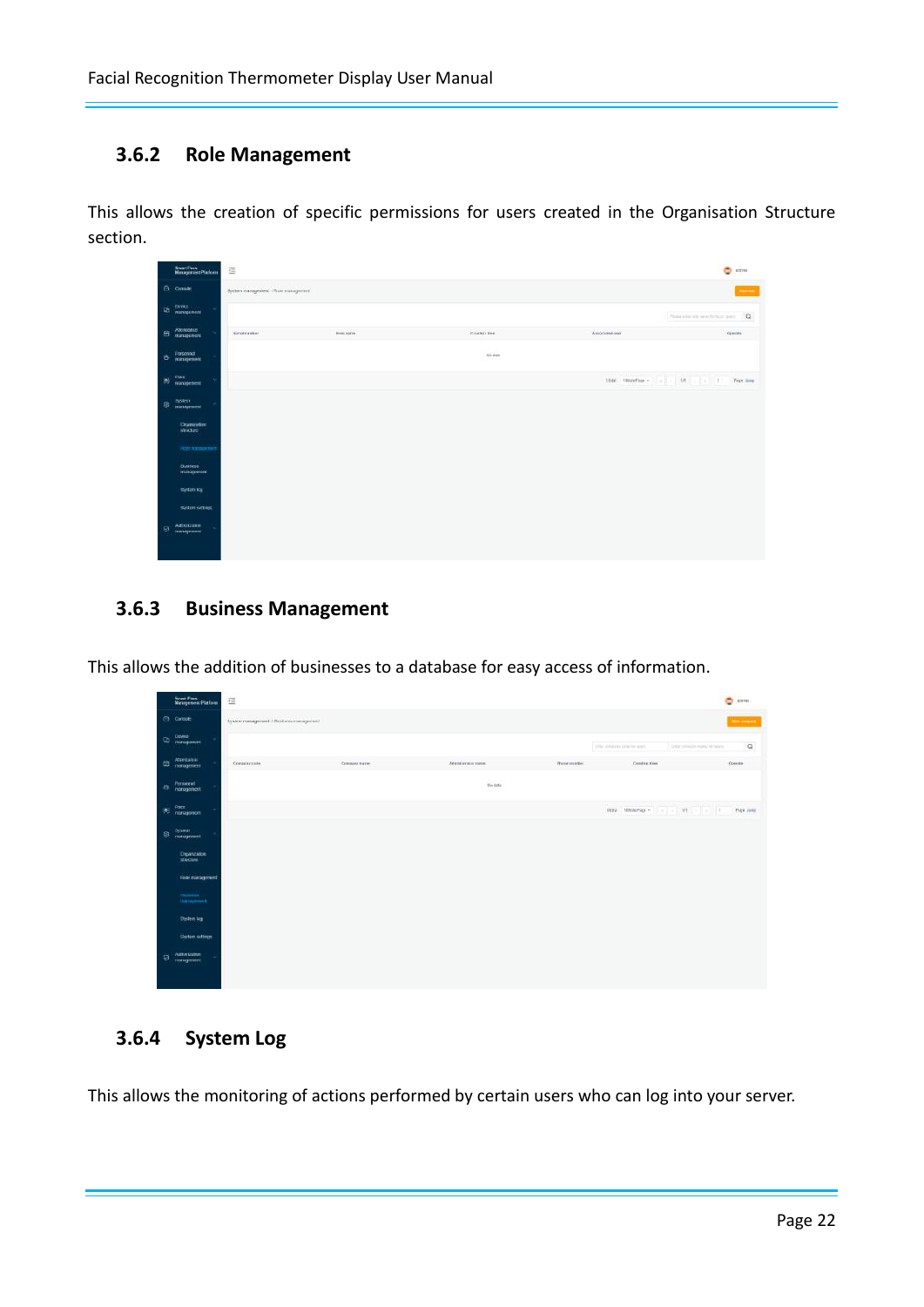|   | <b>Soviet Pass</b><br>Management Platform | 這                                  |                                                                         |                                                               |                  |                   | <b>D</b> some              |
|---|-------------------------------------------|------------------------------------|-------------------------------------------------------------------------|---------------------------------------------------------------|------------------|-------------------|----------------------------|
|   | @ cases                                   | System management / Castration log |                                                                         |                                                               |                  |                   |                            |
| ه | Dewe<br>minageracit                       |                                    | The specifics log any records important specifics, rad all low actions. |                                                               |                  |                   |                            |
| 凿 | <b>Attendance</b><br>management           | FIFETERIA mediate, Jan             | Station: Director his is sur-                                           | DOMESTIC FELIX AL<br>÷<br>15.<br>Define, Instanting to a per- | $+1$<br>$\equiv$ |                   |                            |
| e | <b>POISOGNIE</b><br>стандарствому         |                                    |                                                                         |                                                               |                  |                   | <b>Search</b>              |
|   |                                           | Corradon Ray                       | Franchisead module                                                      | 1 mg details.                                                 |                  | Direction league  | Operation                  |
| 輿 | Paten<br>monerant                         | 2020-06-18 11:24 TT                | 1000                                                                    | ARTIN, LINEY MISSING                                          |                  | · SLOVerlett      | istrum.                    |
|   | <b>Gystern</b>                            | DESCORTA VICETAR                   | 5.000                                                                   | a Breis, Lager Jectores                                       |                  | $+ 75400000001$   | cose:                      |
| ŵ | management                                | 2020-06-12 16:32:17                | Logis                                                                   | admin. Lagminstom                                             |                  | * Gaccaster       | aglain.                    |
|   | <b>Organization</b>                       | 2020-05-18 89 TF AT                | 1.0001                                                                  | anni, tricon                                                  |                  | a Succeeded:      | actua-                     |
|   | strectore                                 | 2020/08/09 19:50:26                | <b>Devola Institutionnal</b>                                            | RENE- N. HOHEL ENGINE TRIPOANSICALES                          |                  | * Harmodolf       | speed.                     |
|   | Role management                           | 2020-06-01 15:50:00                | Destra menigament                                                       | <b>GRAIN, GRID 1, GRIDT: shoes</b>                            |                  | · Guccoadest      | cone.                      |
|   |                                           | 2020-05-01 15:50:00                | Design stategament                                                      | 设装配库, 设整D. 1. 设备名称: alcore                                    |                  | · Sacceeder       | errors.                    |
|   | Doaness<br>management                     | 2020/05/09 19:50:41                | -trence management                                                      | THREE-registation, Mac. ECPCA021C2TA                          |                  | <b>B NACOGRES</b> | arrow.                     |
|   |                                           | 2020-06-09 10:20:19                | Logis                                                                   | 18111. <b>日光日内</b>                                            |                  | · Georgiet        | ages.                      |
|   | <b>Bystein mg</b>                         | 2020-00-01 10:30 15                | Logic                                                                   | aims mitten                                                   |                  | · Barmeleti       | agreat                     |
|   | <b>Eystem settings:</b>                   |                                    |                                                                         |                                                               |                  |                   | →日本 日本<br><b>THEY ZIME</b> |
|   | <b>Authorization</b><br>management        |                                    |                                                                         |                                                               |                  |                   |                            |

#### **3.6.5 System Settings**

This gives the version number and port information. Not to be changed unless a specific port is blocked within the range of ports given

|              | Spart Poes<br>Nanagoroni Platinini   | 歪                                                                                                                                                                                                                                                                                                                                                                                                    | <b>WARDTON</b><br>$\bullet$ adult |
|--------------|--------------------------------------|------------------------------------------------------------------------------------------------------------------------------------------------------------------------------------------------------------------------------------------------------------------------------------------------------------------------------------------------------------------------------------------------------|-----------------------------------|
|              | @ Genome                             | Bystem management / Bystem tellings                                                                                                                                                                                                                                                                                                                                                                  |                                   |
|              | Desta:<br><b>CO</b> management       | WINDY MPR SATE Basic (2018) 20206-02-311                                                                                                                                                                                                                                                                                                                                                             |                                   |
| 齒            | Attendance<br>management             | Ryden carretters 2010-20-19 11 32:30<br>1929년 20일 12월 20일 11월 20일 12월<br><b>CONTRACTOR</b><br><b>DOM/N</b>                                                                                                                                                                                                                                                                                           |                                   |
| $\mathbf{e}$ | Personal<br>management               | $\frac{1685}{100} = 10048 \times 1000$<br>1330-Internations                                                                                                                                                                                                                                                                                                                                          |                                   |
| $\Theta$     | <b>Planet</b>                        | $\begin{tabular}{ c c c c } \hline known and \hspace*{0.5cm} & \hspace*{0.5cm} & \hspace*{0.5cm} & \hspace*{0.5cm} & \hspace*{0.5cm} & \hspace*{0.5cm} & \hspace*{0.5cm} & \hspace*{0.5cm} & \hspace*{0.5cm} & \hspace*{0.5cm} & \hspace*{0.5cm} & \hspace*{0.5cm} & \hspace*{0.5cm} & \hspace*{0.5cm} & \hspace*{0.5cm} & \hspace*{0.5cm} & \hspace*{0.5cm} & \hspace*{0.5cm} & \$<br>TED-780040400 |                                   |
| 市            | <b>System</b><br>resumment.          | Belders levie 1107<br>port<br>____<br>EEO-SEGUIDEN                                                                                                                                                                                                                                                                                                                                                   |                                   |
|              | Organization<br>shadan.              |                                                                                                                                                                                                                                                                                                                                                                                                      |                                   |
|              | Ran management                       |                                                                                                                                                                                                                                                                                                                                                                                                      |                                   |
|              | Districts.<br>monument.              |                                                                                                                                                                                                                                                                                                                                                                                                      |                                   |
|              | System kig                           |                                                                                                                                                                                                                                                                                                                                                                                                      |                                   |
|              | <b>Distant survival</b>              |                                                                                                                                                                                                                                                                                                                                                                                                      |                                   |
| ø.           | Automation<br><b><i>RESERVED</i></b> |                                                                                                                                                                                                                                                                                                                                                                                                      |                                   |
|              |                                      |                                                                                                                                                                                                                                                                                                                                                                                                      |                                   |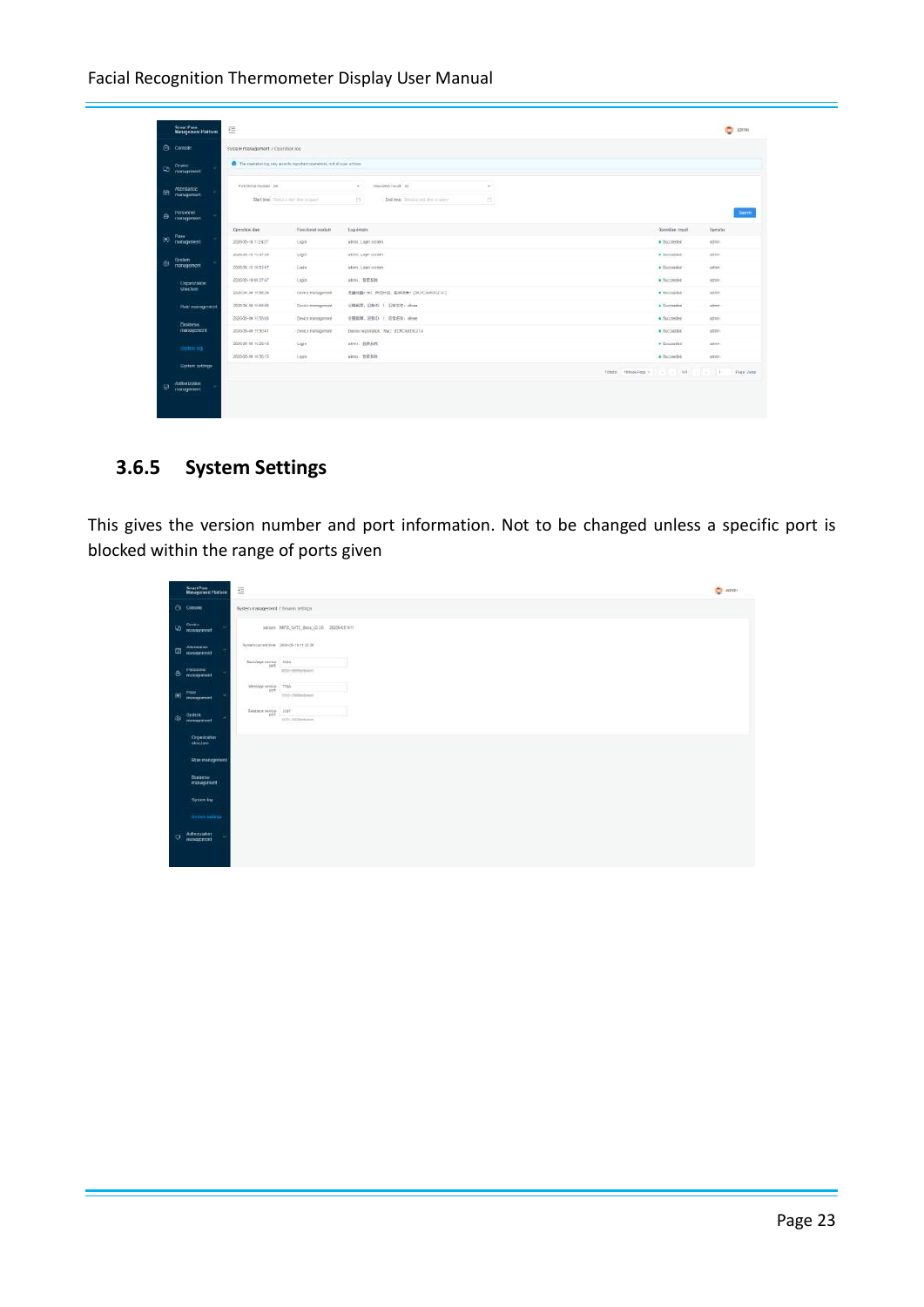## **3.7 Authorisation Management**

The Authorisation Management page allows the authorisation of units to be added to the server when they are first being set up.

|          | <b>Smart Page</b><br>Monogament Platform | 這                                                                                                                                                                 |                               |                                                                       |                  |                                                                                           | $\bullet$ same |
|----------|------------------------------------------|-------------------------------------------------------------------------------------------------------------------------------------------------------------------|-------------------------------|-----------------------------------------------------------------------|------------------|-------------------------------------------------------------------------------------------|----------------|
|          | <b>COROCAL</b>                           | Autonzation management / Automzation management                                                                                                                   |                               |                                                                       |                  |                                                                                           |                |
| G        | Devke<br>management                      | Device activities management<br>Server authorization management                                                                                                   |                               |                                                                       |                  |                                                                                           |                |
| 囹        | <b>Atentance</b><br>management           | Actualion process:<br>ES Activation application -<br>Club the Vebrate Application' stuffers below. With the relevant internation, and separt the<br>permanent the | MPS activation -              | Sand the activator application for in the rebused business passworld. | A Adivate import | Class the Videolo than? Index forme to upsed the adjustant for texamplate the activities. |                |
| B)       | Presented<br>management.                 |                                                                                                                                                                   |                               |                                                                       |                  |                                                                                           |                |
| Ń        | Pess<br>павдения                         | Activitien quantity information:                                                                                                                                  | This material or activations. | * Unidistribute                                                       |                  | $\alpha$                                                                                  |                |
| ③        | <b>Bystran</b><br>management             |                                                                                                                                                                   | $\circ$                       | · Unated manager                                                      |                  | $\alpha$                                                                                  |                |
| $\Theta$ | Authorization:<br>management             |                                                                                                                                                                   |                               |                                                                       |                  |                                                                                           |                |
|          | AUCHINERIUM                              | Actualiza endicatManual actualize                                                                                                                                 |                               |                                                                       |                  | Activation accountance                                                                    | Actual input   |
|          | management.                              | Senatromar =                                                                                                                                                      | Activation method ::          | Nomber of accurations                                                 | Counter brain :  | Nescet: 11                                                                                | Consten        |
|          |                                          |                                                                                                                                                                   |                               | he ags                                                                |                  |                                                                                           |                |
|          |                                          |                                                                                                                                                                   |                               |                                                                       |                  | AND THREE IT IS NOT THE R. P. LEWIS CO., LANSING MICH.                                    |                |
|          |                                          |                                                                                                                                                                   |                               |                                                                       |                  |                                                                                           |                |
|          |                                          |                                                                                                                                                                   |                               |                                                                       |                  |                                                                                           |                |

# **4. Offline Setup**

The screen can also be set up without the use of the server by inserting a USB mouse to access its setup menu. Simply insert the USB mouse, click the middle mouse button once and insert the screens password (Default: "123456").

You can then click "Application Settings" to get into the area which allows for change on the screen. The only areas we recommend to change if required are "Body Temperature setting" and "Identification Parameter settings".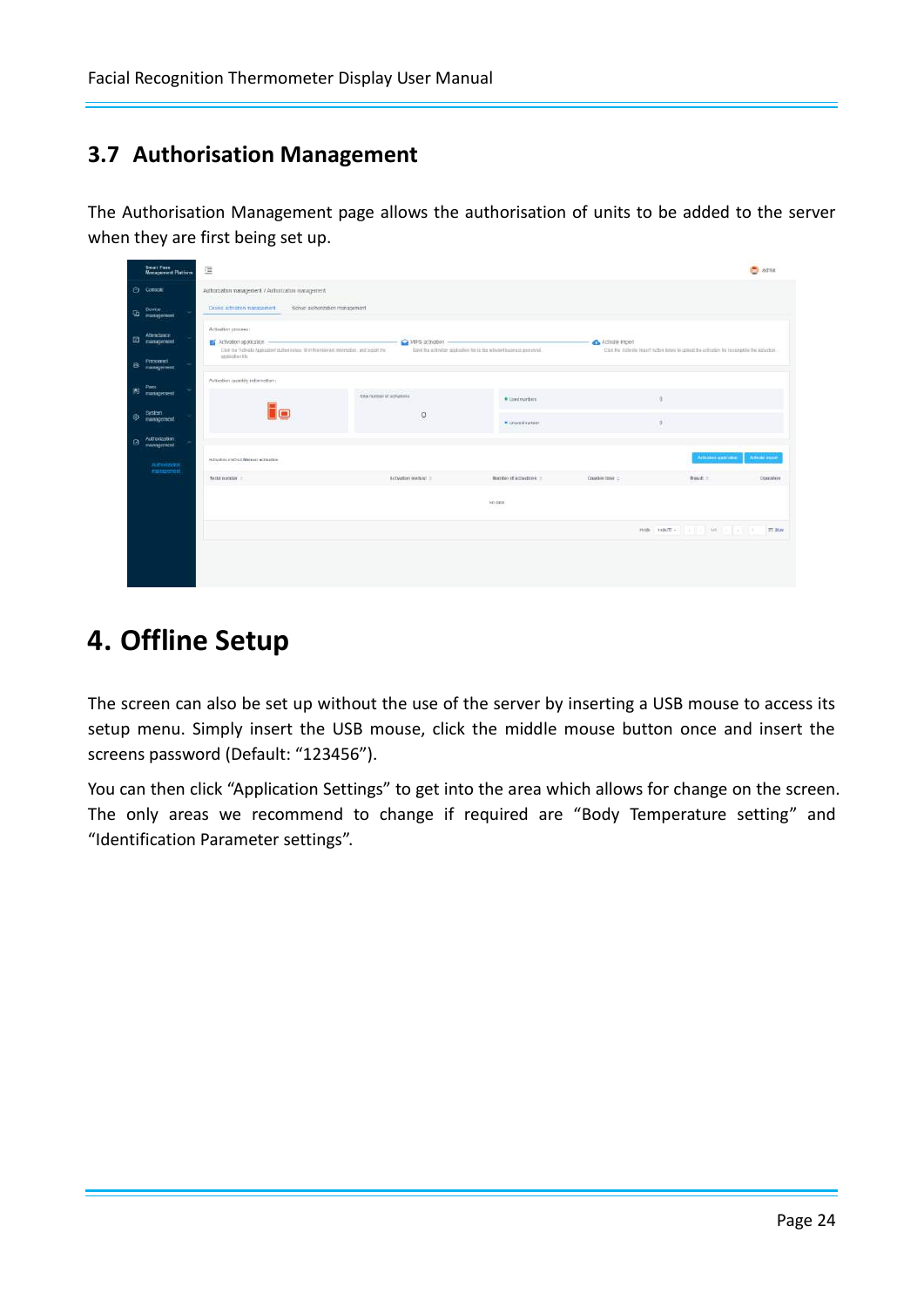Facial Recognition Thermometer Display User Manual

| Ď                                                   |                                                                   |
|-----------------------------------------------------|-------------------------------------------------------------------|
| Application settings                                |                                                                   |
| Name setting                                        | Device name: BCFCA00427B                                          |
| Body temperature setting                            |                                                                   |
| <b>Identification parameter</b><br>settings         |                                                                   |
| Volume setting                                      | Current volume: 40<br>Maximum volume: 100                         |
| Start up settings                                   | Auto start: On<br>Application deemon: On                          |
| Application Information<br>settings                 | <b>Dinploy</b>                                                    |
| Recognition effect display                          |                                                                   |
| Password settings                                   |                                                                   |
| Comera resolution preview<br>settings               | 1280 * 720                                                        |
| Lock screen brightness<br>settings                  | Current brightness: 30                                            |
| <b>Restart time setting</b>                         |                                                                   |
| Relay settings                                      |                                                                   |
| <b>Others</b>                                       |                                                                   |
| Application initialization                          |                                                                   |
|                                                     |                                                                   |
|                                                     | Temperature detection setting                                     |
| $\odot$ On<br>Body temperature test                 | O off                                                             |
| Compensation temperature:<br>0.0                    | $\bullet$ + for normal or low conditions<br>- for high conditions |
| Alarm threshold:<br>37.3                            |                                                                   |
| Body temperature alarm $\bigcirc$ On $\bigcirc$ Off |                                                                   |
| Temperature display @ Centigrade C Fahrenheit       |                                                                   |
| $\bullet$ On<br>$\bigcirc$ off<br>Fan               |                                                                   |
| $\odot$ off<br>$\bigcirc$ on<br>Mask detection      |                                                                   |
| $\bigcirc$ on<br>off<br>Stranger mode               |                                                                   |
| Stranger record Oon Ooff                            |                                                                   |
|                                                     | Save                                                              |
|                                                     |                                                                   |
|                                                     | <b>Gancel</b>                                                     |
|                                                     |                                                                   |
|                                                     |                                                                   |
|                                                     |                                                                   |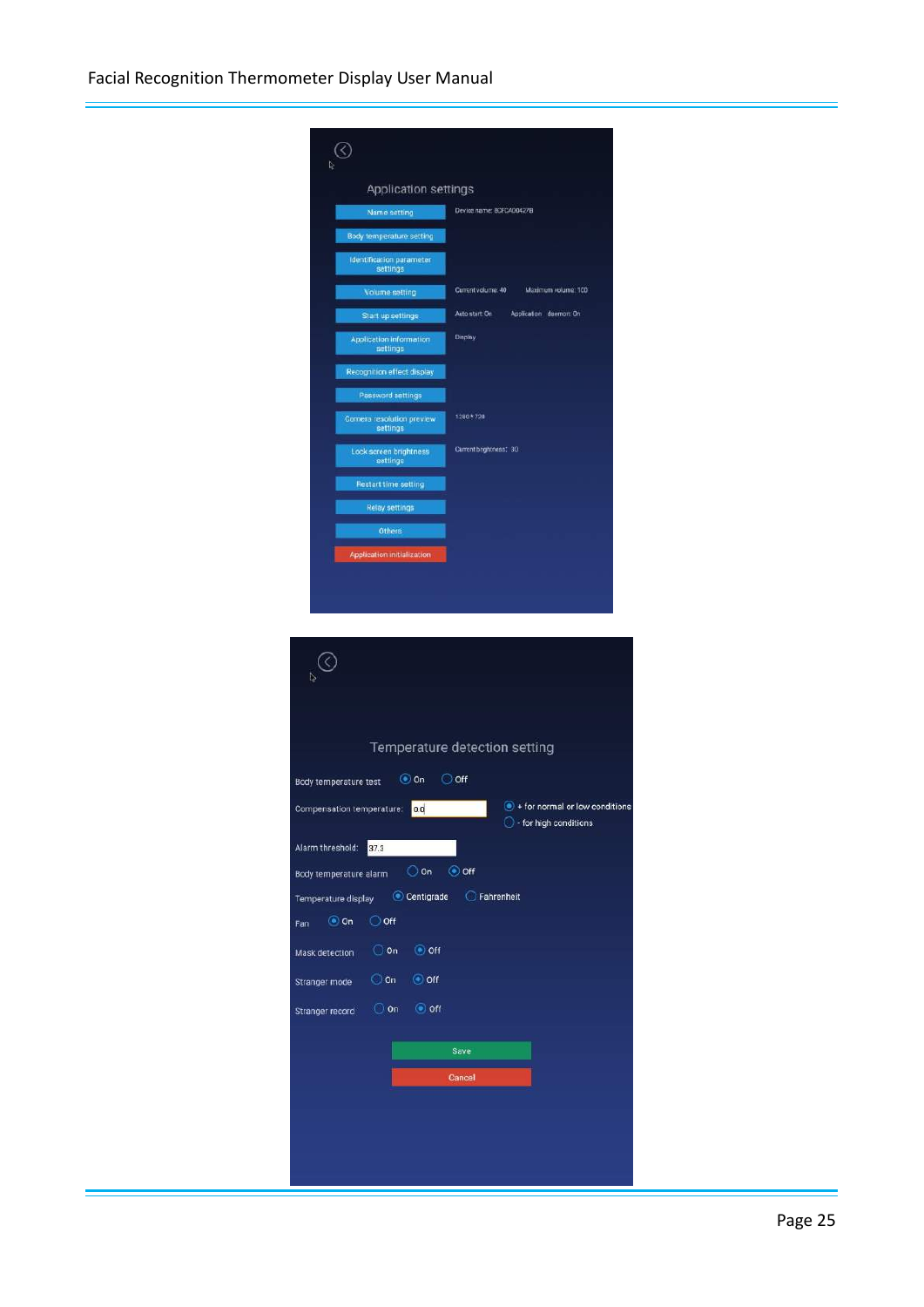# **5. FAQs**

**Q:** How do I change how the screen acts, such as disabling the fan or detecting a mask?

**A:** Go to the "Device Settings" page, illustrated in the Quick Reference Guide. Scroll all the way to the bottom and click the "Body Temperature Test" button.

| Temperature detection setting      |                                                                                                         |  |
|------------------------------------|---------------------------------------------------------------------------------------------------------|--|
| Body temperature O On Off<br>test: |                                                                                                         |  |
| Alarm threshold:                   | 38                                                                                                      |  |
|                                    | Alarm: On Off                                                                                           |  |
| Compensation<br>temperature:       | 0.3                                                                                                     |  |
|                                    | ● +(Suitable for normal or low temperature conditions)<br>◯ -(Suitable for high temperature conditions) |  |
| Mask detection: O On Off           |                                                                                                         |  |
|                                    | Fan: On Ooff                                                                                            |  |
| Stranger detection: On On Off      |                                                                                                         |  |
| Stranger record: On Off            |                                                                                                         |  |
|                                    | Cancel<br><b>Sure</b>                                                                                   |  |

This will allow you to change a multitude of settings relating to the display itself.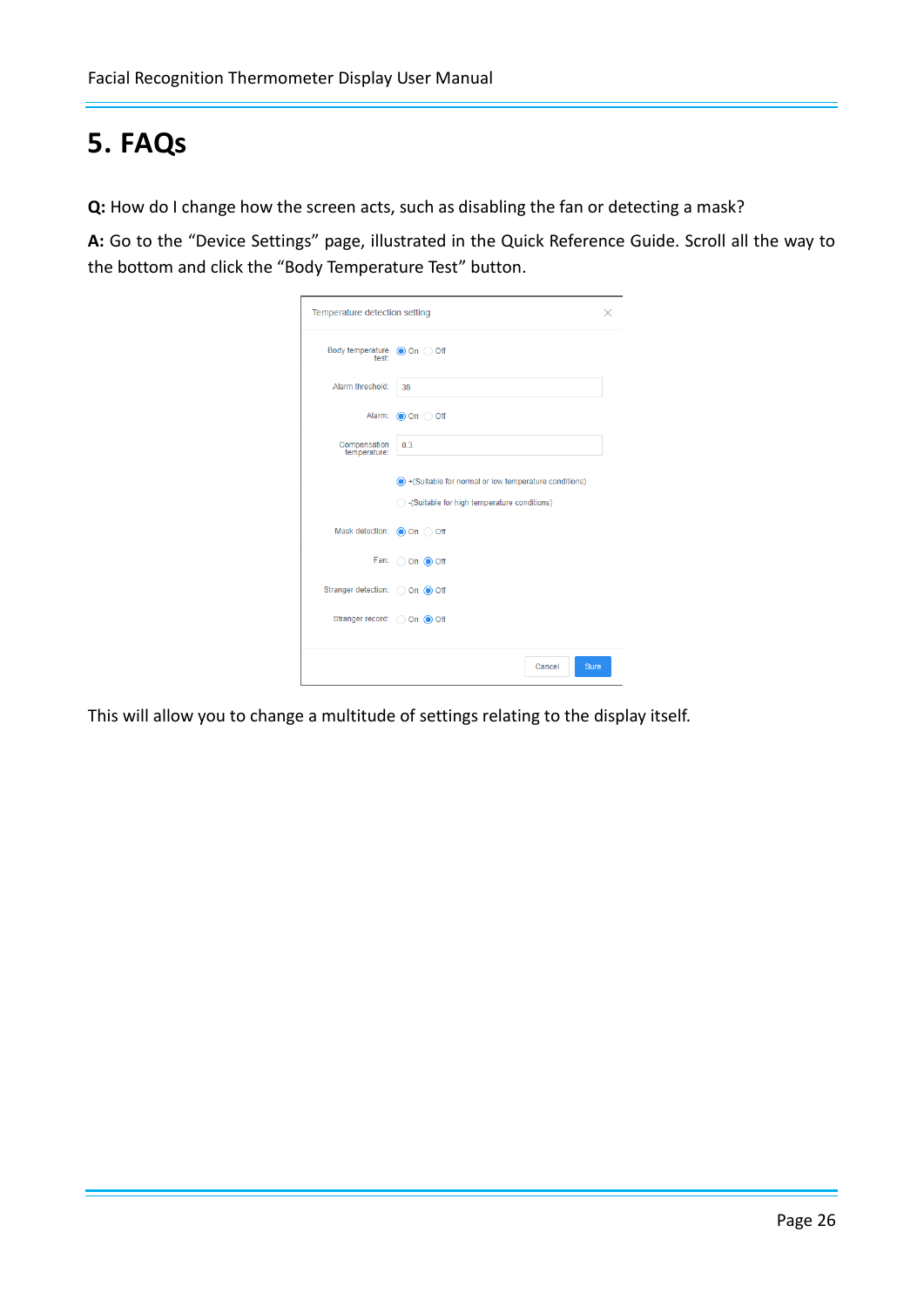**Q:** How do I change my password for my login?

**A:** When you log in, you will see your username in the top right. If you click this, you will then be able to click "Change Password".

| System management / Organization structure / Change Password |                                                    |  |
|--------------------------------------------------------------|----------------------------------------------------|--|
| Old password                                                 | Please enter your old password                     |  |
| New password                                                 | Letters, numbers, $\omega$ , # (6 ~ 15 characters) |  |
| Confirm your<br>password                                     | Please enter new password again                    |  |
|                                                              | <b>Submit</b>                                      |  |

**Q:** What if the screen needs to be passed on to someone else, and I don't want them to keep the settings I implemented?

**A:** If the screen needs to be passed to someone else and you no longer need your specific settings on there, you can "Initialise" the screen to remove all of its previous settings. If the screen connects back to that server though, it will re-download those settings.

To do this, follow these steps:

- 1. Insert a USB mouse into the screen.
- 2. Middle-Mouse click to open the Settings screen.
- 3. Select "Application Settings".
- 4. Then select "Application Initialization" at the bottom to begin the process of resetting it.